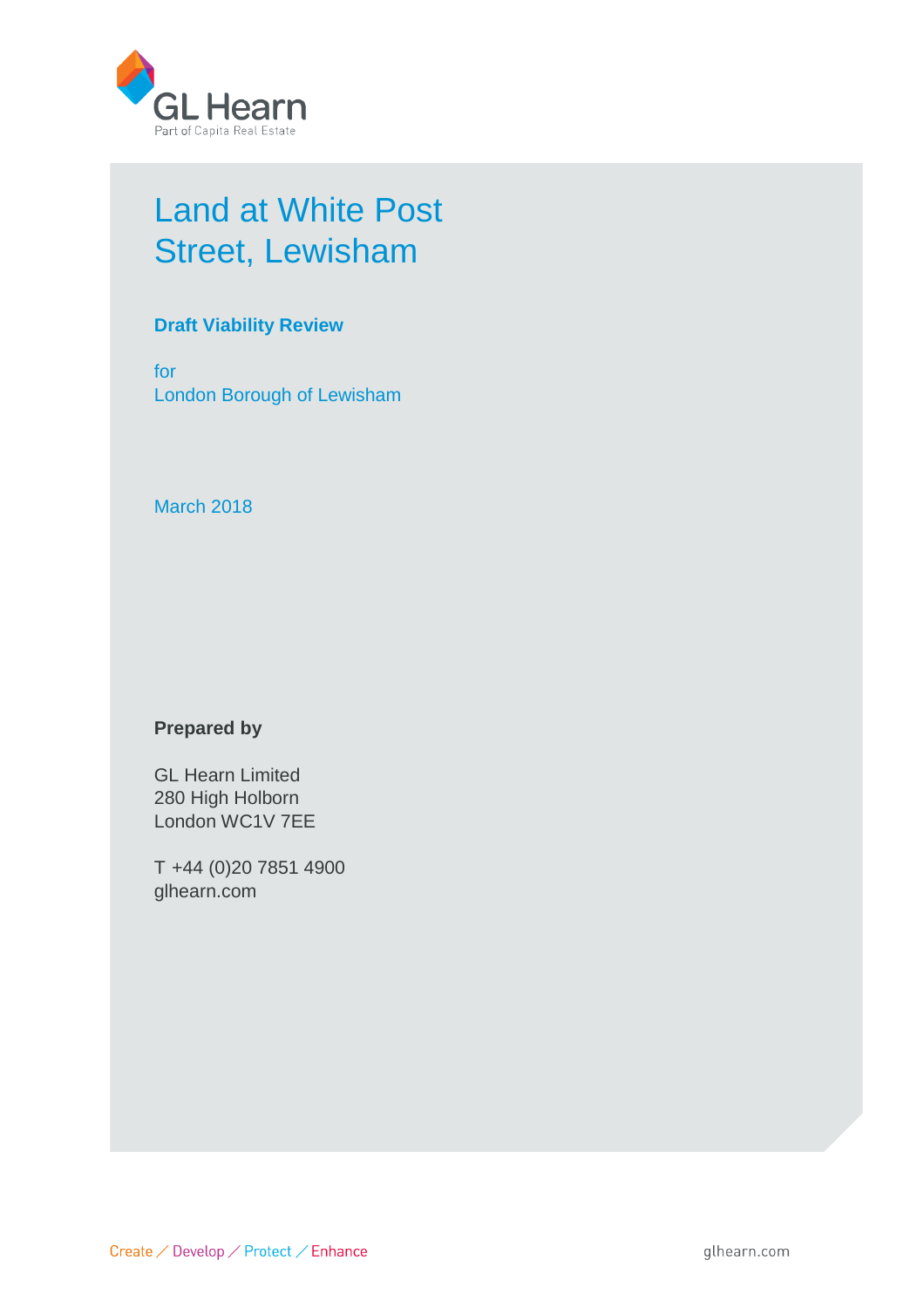# **Contents**

| <b>Section</b> |                                               | Page |
|----------------|-----------------------------------------------|------|
| 1              | <b>INTRODUCTION</b>                           | 4    |
| $\mathbf{2}$   | <b>GENERAL METHODOLOGY</b>                    | 6    |
| 3              | <b>CRITIQUE OF BENCHMARK LAND VALUE</b>       | 7    |
| 4              | ASSESSMENT OF APPLICATION SCHEME INPUTS       | 10   |
| 5              | <b>FINANCIAL APPRAISALS &amp; CONCLUSIONS</b> | 21   |

# **Appendices**

- **APPENDIX A: BUILD COST REVIEW**
- **APPENDIX B: FINANCIAL APPRAISAL**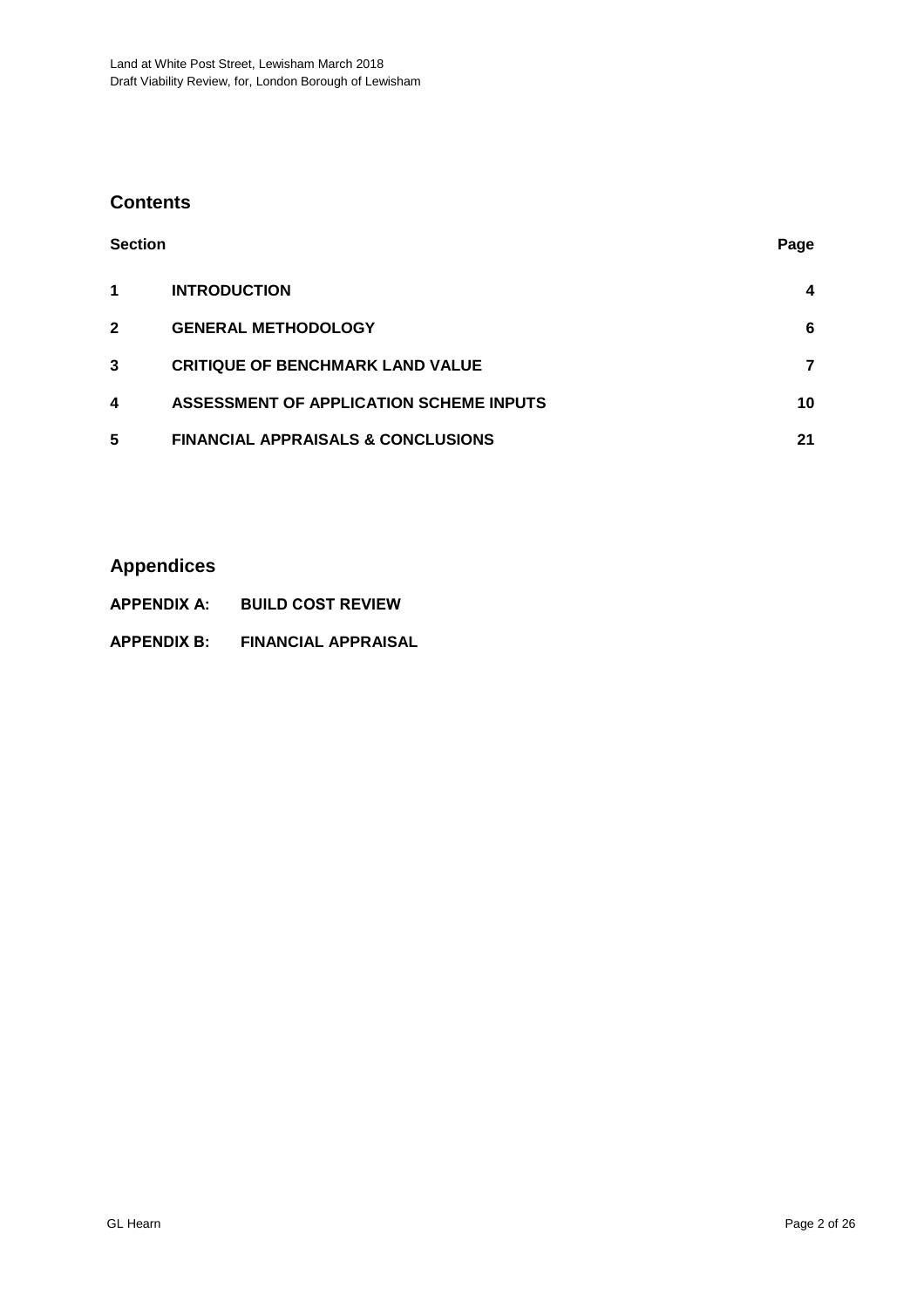# **Quality Standards Control**

The signatories below verify that this document has been prepared in accordance with our quality control requirements. These procedures do not affect the content and views expressed by the originator.

This document must only be treated as a draft unless it is has been signed by the Originators and approved by a Business or Associate Director.

DATE ORIGINATORS APPROVED March 2018 **David Price** Guy Ingham Associate Director **Director** Director

faith

Alagh

Limitations

This document has been prepared for the stated objective and should not be used for any other purpose without the prior written authority of GL Hearn; we accept no responsibility or liability for the consequences of this document being used for a purpose other than for which it was commissioned.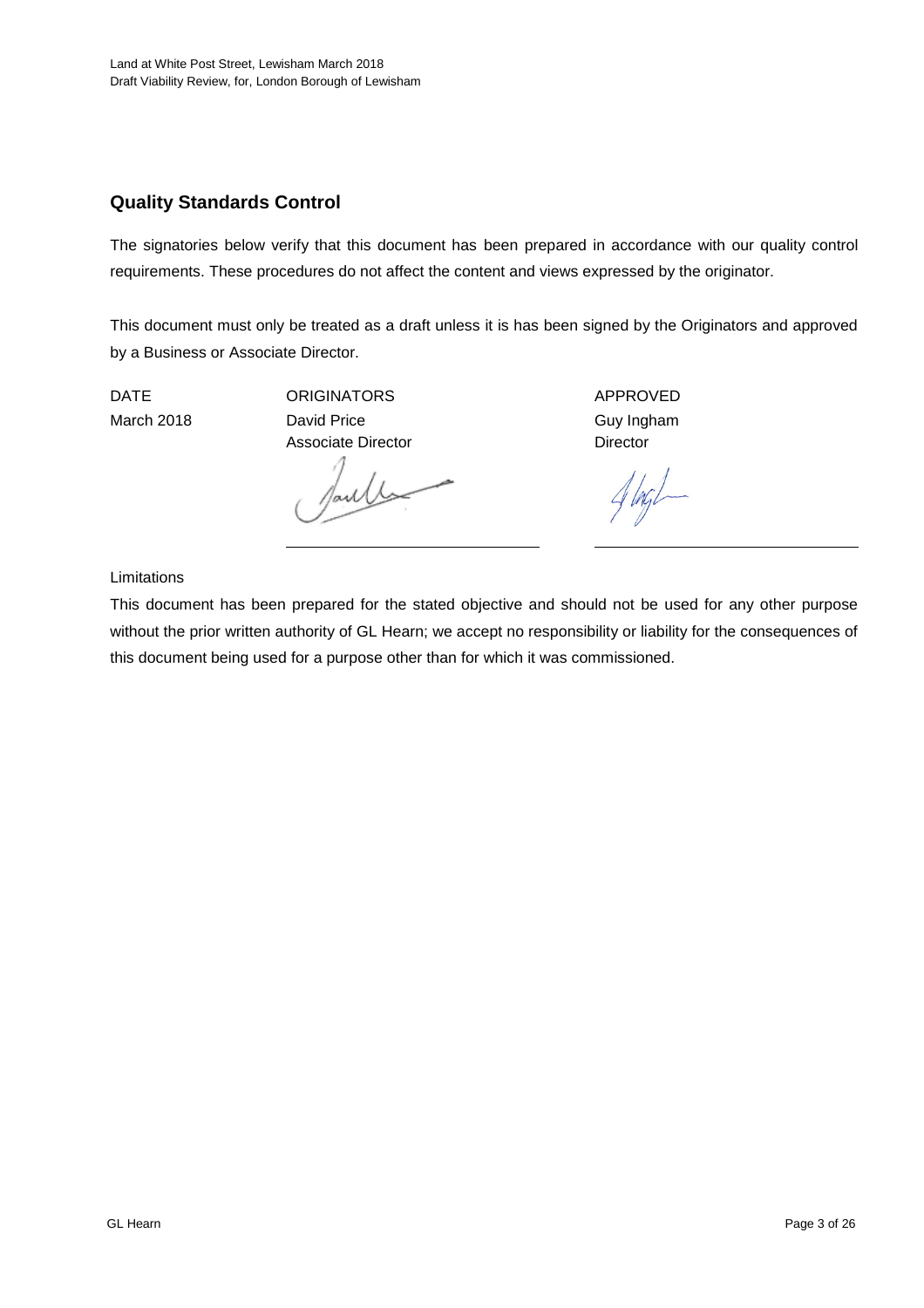## **1 INTRODUCTION**

- 1.1 GL Hearn has been instructed by the London Borough of Lewisham to undertake a viability assessment in respect of a proposed development at White Post Street, Lewisham for which a planning application has been submitted by GADA Property Investments and H&R Properties (the Applicant).
- 1.2 The subject property comprises an operational scrap yard and railway viaduct, accommodating a total of 6 railway arches. We understand it measures 0.28 hectares/0.69 acres.
- 1.3 The site is situated at the junction of White Post Street and Wagner Street, within Lewisham's New Cross Ward. The site is adjacent to the South London line which separates the London Boroughs of Lewisham and Southwark.
- 1.4 Iceni Projects Ltd is the lead author of the Financial Viability Assessment (FVA) but they have relied on a number of sources of third party advice. Specifically the following information has been incorporated in their assessment:-
	- Coleflax Design Architects
	- GNA Budget estimate

#### **The Application Scheme**

1.5 Planning permission is sought by the Applicant for the following;

*"The demolition of the existing structures on-site and redevelopment to provide a mixed use development comprising the erection of two buildings ranging from 3-7 storeys and refurbishment of the 6 railway arches (No's 62 – 67) on-site, providing flexible A1/A2/B1/D1 floorspace and 25 residential units; associated plant, amenity space, 2 accessible car parking spaces and 56 cycle spaces".*

- 1.6 The Applicant's viability consultant has indicated that the assumed scheme comprising a nil affordable housing provision produces a profit below that of the developer's target of 25%, when land is fixed at nil cost. On this basis, they conclude that the scheme is would be unviable If there were to be an affordable housing provision as part of the proposed scheme.
- 1.7 We detail the applicant's proposed accommodation schedule below;

| Use: | Area (Gross sq ft) | Area (Net sq ft) |
|------|--------------------|------------------|
|      |                    |                  |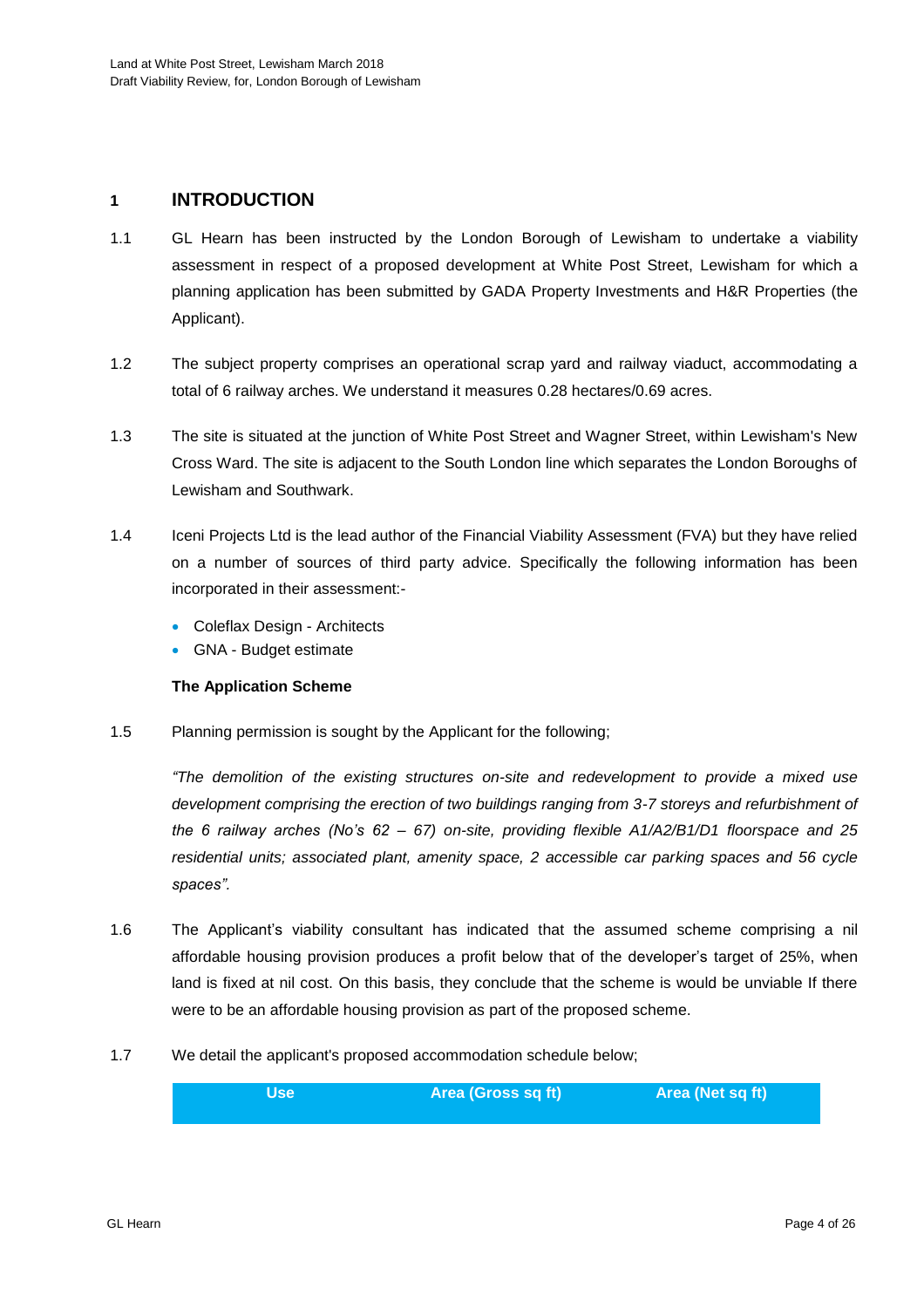| Residential<br>7 x 1 beds<br>$18 \times 2$ beds<br>Total = $25$ | 21,042 | 17,279 |
|-----------------------------------------------------------------|--------|--------|
| <b>Commercial New Build</b><br>A1/A2/B1/D1                      | 3,218  | 2,736  |
| Arches A-F<br><b>B1/B2</b>                                      | 7,276  | 6,913  |
| <b>Total</b>                                                    | 31,536 | 26,928 |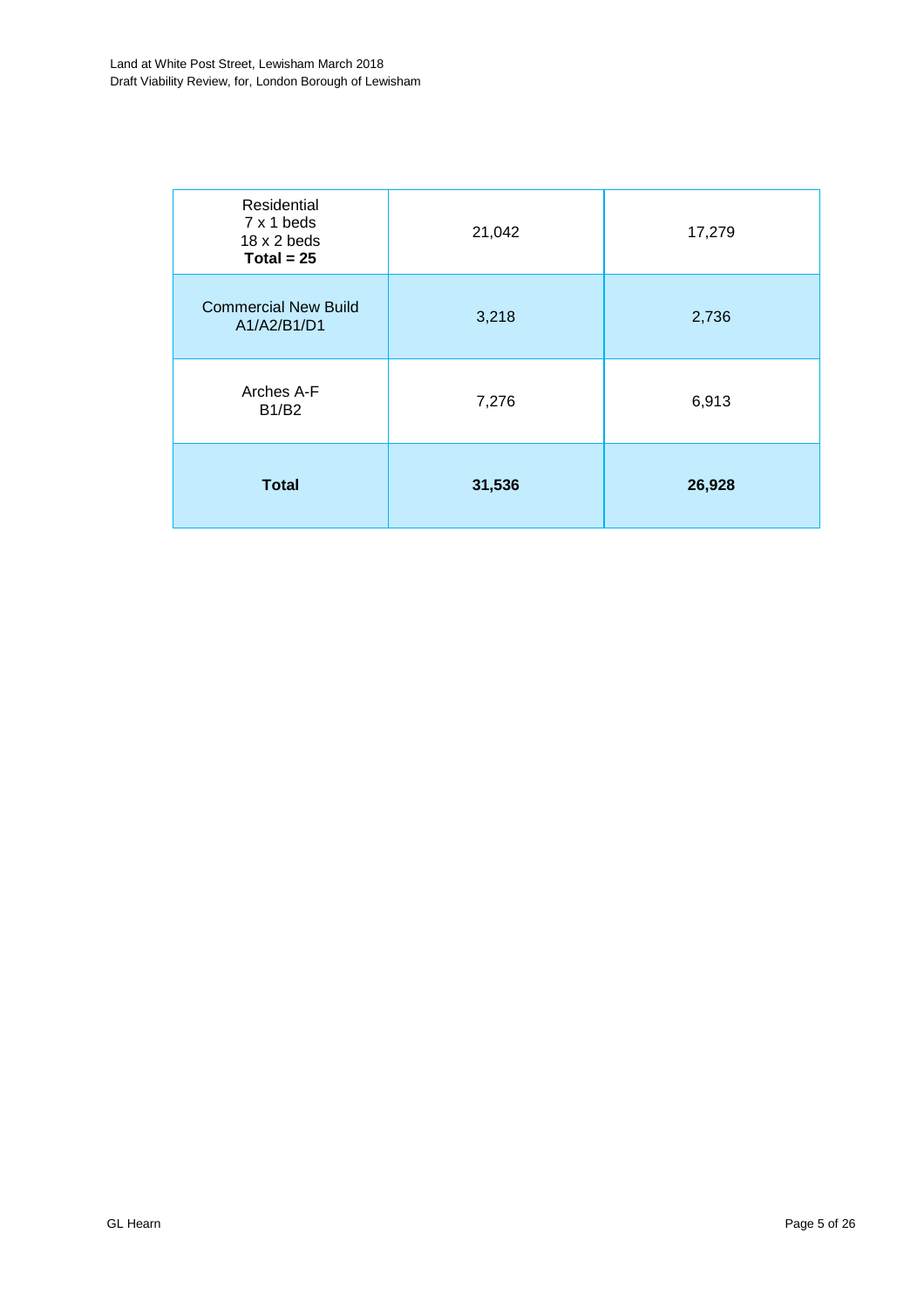# **2 GENERAL METHODOLOGY**

- 2.1 GL Hearn's review of the FVA has had regard to the RICS Guidance Note "Financial Viability in Planning".
- 2.2 We do not take issue with the overarching methodology used by Iceni within their assessment. They have:
	- Assessed the realisable value of the proposed scheme;
	- Assessed the costs associated with delivering the scheme;
	- Assessed a Benchmark Land Value (based on their assessment of the existing use value of the site)
	- Undertaken a residual appraisal to calculate the residual land value which is compared against the Benchmark Land Value to establish whether the scheme is viable.
- 2.3 Iceni have used the Argus Developer appraisal programme to assess the viability of the development. This is a commercially available, widely used software package for the purposes of financial viability assessments. The methodology underpinning viability appraisals is the Residual Method of Valuation, commonly used for valuing development opportunities. Firstly, the gross value of the completed development is assessed and the total cost of the development is deducted from this.
- 2.4 The approach adopted by Iceni has been to adopt a number of assumptions to assess the proposed schemes profit outturn assuming a nil land value. Based on their inputs a profit return of 20.62% on costs was produced which they indicated is less than the applicant's target return of 25%. This being the case if the inclusion of a land cost / or BLV is reflected this have a further negative impact of on scheme viability.
- 2.5 In respect of the sites Benchmark Land Value the FVA assumes an Existing Use Value of £749,450 which is based a variety of industrial related uses.
- 2.6 Given that the calculations are being made well in advance of commencement of the development, the figures used in the applicant's appraisal can only be recognised as a projection. As such, it is essential that all assumptions are carefully scrutinised by the Council to ensure that they reflect current market conditions and have not been unreasonably depressed in respect of the value or overestimated in respect of the development costs.
- 2.7 GL Hearn's approach has been to critically examine all of the assumptions on which the Iceni appraisal is based.
- 2.8 It is also important to carefully scrutinise the applicant's methodology. In particular the measure of benchmark land value has a fundamental effect on the viability equation.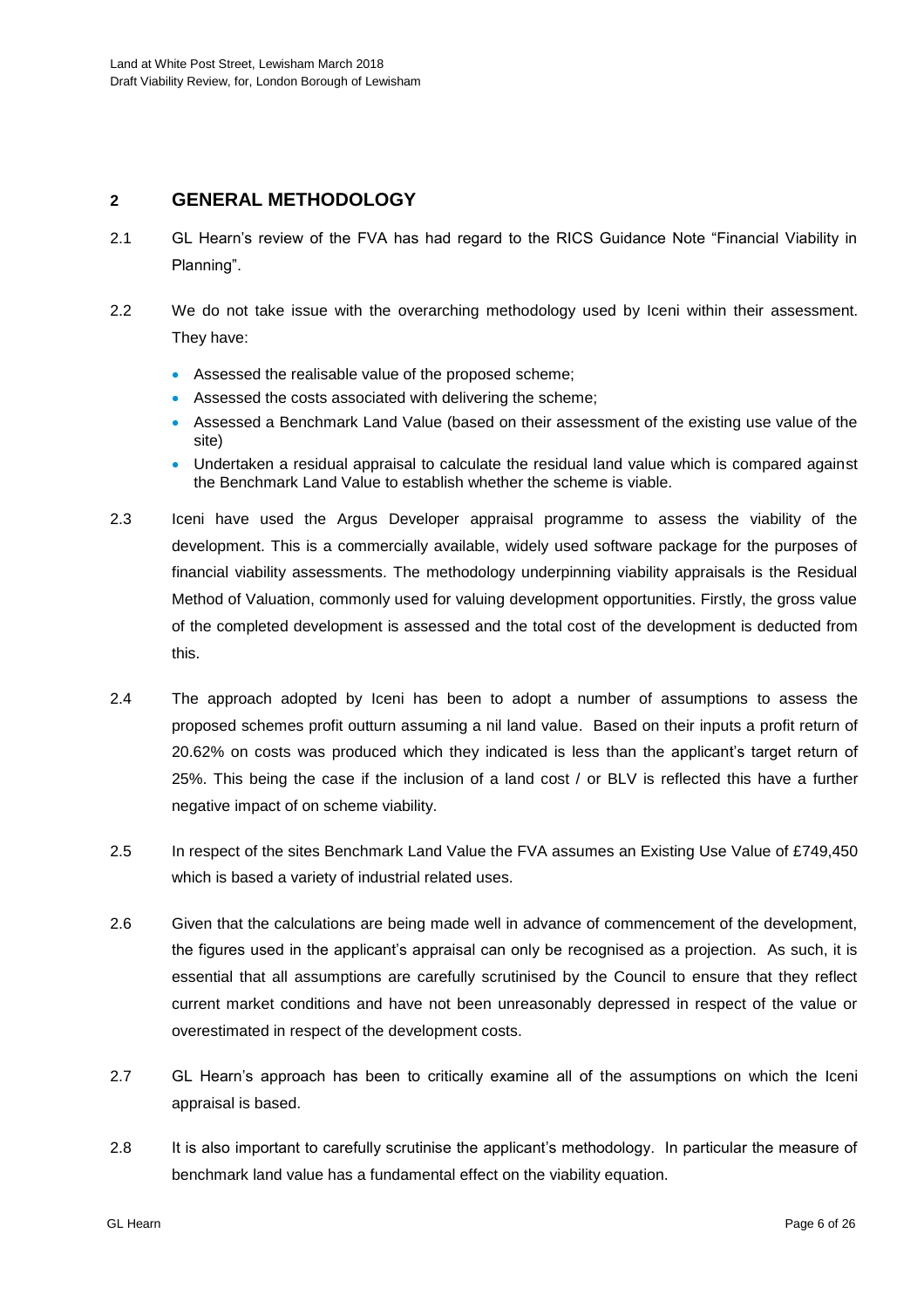## **3 CRITIQUE OF BENCHMARK LAND VALUE**

- 3.1 Determining an appropriate Benchmark Land Value is often the most important factor in determining viability. Put simply, if the value generated by the development does not produce a positive figure, there is no financial incentive to bring forward the development with all its associated risk.
- 3.2 Arriving at an appropriate BLV is not a straightforward exercise and this is acknowledged at 3.4.6 of the RICS Guidance Note which states that:

*"The assessment of Site Value in these circumstances is not straightforward, but it will be, by*  definition, at a level at which a landowner would be willing to sell which is recognised by the *NPPF."*

3.3 In arriving at an appropriate BLV regard should be had to existing use value, alternative use value, market/transactional evidence (including the property itself if that has recently been subject to a disposal/acquisition), and all material considerations including planning policy. Existing Use Value is widely used in establishing Benchmark land value and is supported in the latest mayoral SPD and by the London Assembly Planning Committee.

#### **Summary of Applicant's Position**

- 3.4 Iceni have put forward a BLV which is based on an EUV that they assess to be £749,450. This is underpinned by a valuation based on an ERV of £8.00 psf which has been applied to the collective floor area of the arches and then capitalised at a yield of 7.75%. In respect of the scrap yard Iceni has indicted that the area is unlettable and therefore no value has been attributed to this element of the site.
- 3.5 A copy of the valuation has been appended to the FVA but the information does not provide details of the occupational lease terms.
- 3.6 Having reviewed the information provided there appears to be a large disparity between the current passing rent of the units and the proposed ERV.
- 3.7 Having not had sight of the lease details it is difficult to assess when the passing rents were set. It may be that some rents are based on recent review, which we would expect to be in line with market values.
- 3.8 We have reviewed the comparable evidence provided by Iceni in Appendix 6 of their FVA but it is our view that they have limited relevance to the subject site in terms of their superior location, condition, and site accessibility.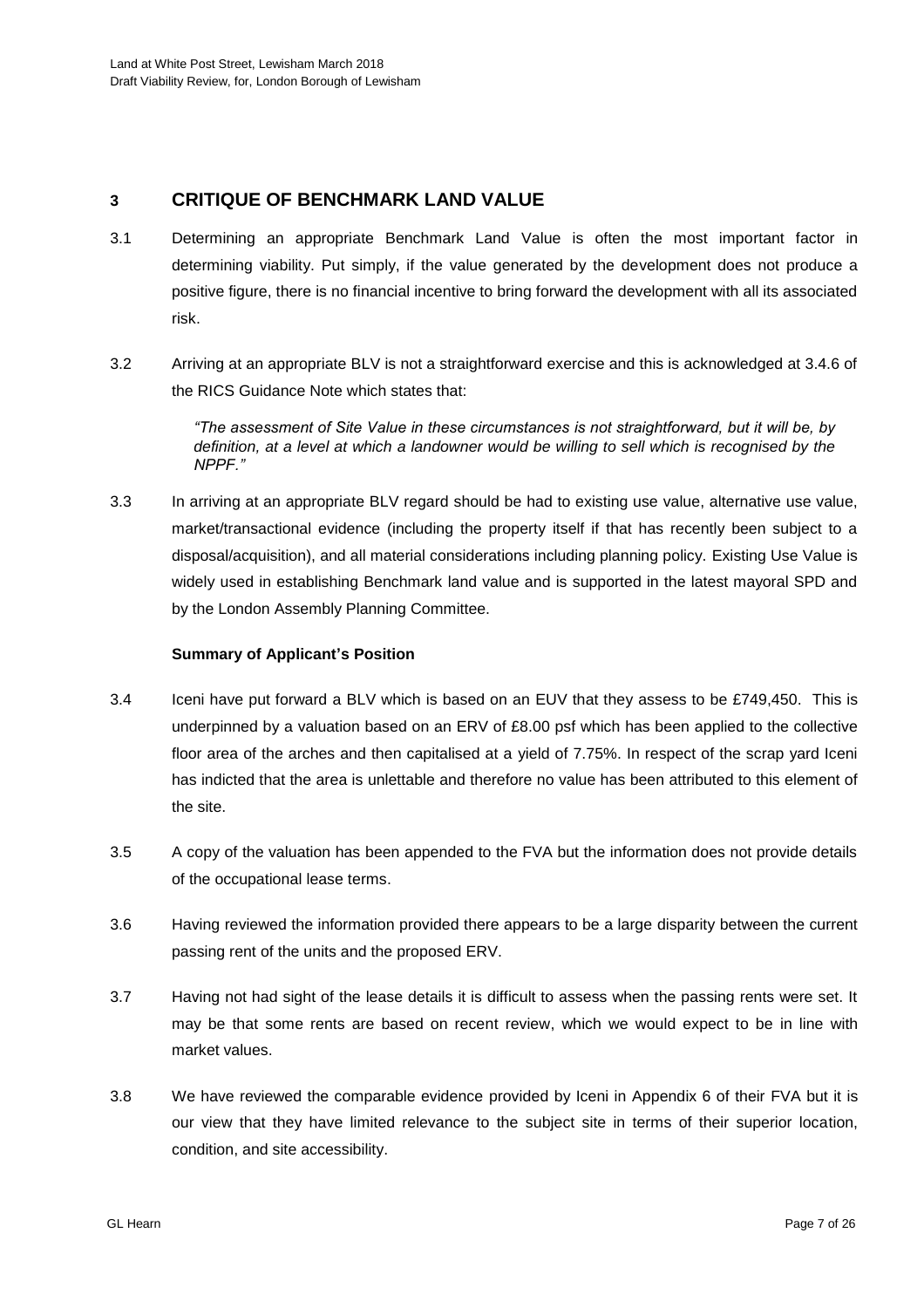- 3.9 As such we have given limited weight to this evidence and in our opinion the best proxy for value is the passing rents being achieved from the existing tenants. We note from the rental schedule provided that rents vary significantly but the highest rent being achieved is £6.45 psf.
- 3.10 Similarly to the rental comparable information we do not consider the yield evidence provided to be compelling. For example, 1 Filament Walk transacted in March 2016 at a yield of 7.54%. The unit was constructed recently (c. 2015) and is located in a central Wandsworth a short distance from Southside Shopping Centre.
- 3.11 Furthermore we note that Iceni have adopted the same yield to establish the value of the existing arches as the proposed scheme, which assumes the arches have been refurbished. A marginally keener of 7.5% has been adopted for the new build commercial accommodation within the proposed scheme.
- 3.12 For the purposes of our modelling we have adopted a 9% yield, which is in our view more reflective of the current market in the context of the characteristics of the existing asset.
- 3.13 Given that the current tenants are occupying the premises on leases inside the Landlord & Tenant Act (1956), we consider there to be a reasonable level of security of income from the site and therefore we do not take issues with a level of landowner's premium being reflected in the Benchmark Land Value. This is consistent with current guidance.
- 3.14 In this instance we have applied a 20% premium, which is at the mid-point of current guidance, to our view of an appropriate Existing Use Value in order to arrive at an appropriate Benchmark Land Value.
- 3.15 For ease of reference we detail our EUV assumptions are detailed the table below. You will note that we have adopted an ERV of £6.45, which is based on the highest rent currently being achieved from the arches.

| <b>Unit</b> | <b>Area</b> | <b>Rent</b> | <b>Passing Rent</b> | <b>Capital Value @</b><br><b>8.5% Yield</b> |
|-------------|-------------|-------------|---------------------|---------------------------------------------|
| 62          | 1,494       | £6.45       | £9,636              | £113,368                                    |
| 63          | 1,447       | £6.45       | £9,333              | £109,802                                    |
| 64          | 1,350       | £6.45       | £8,708              | £102,441                                    |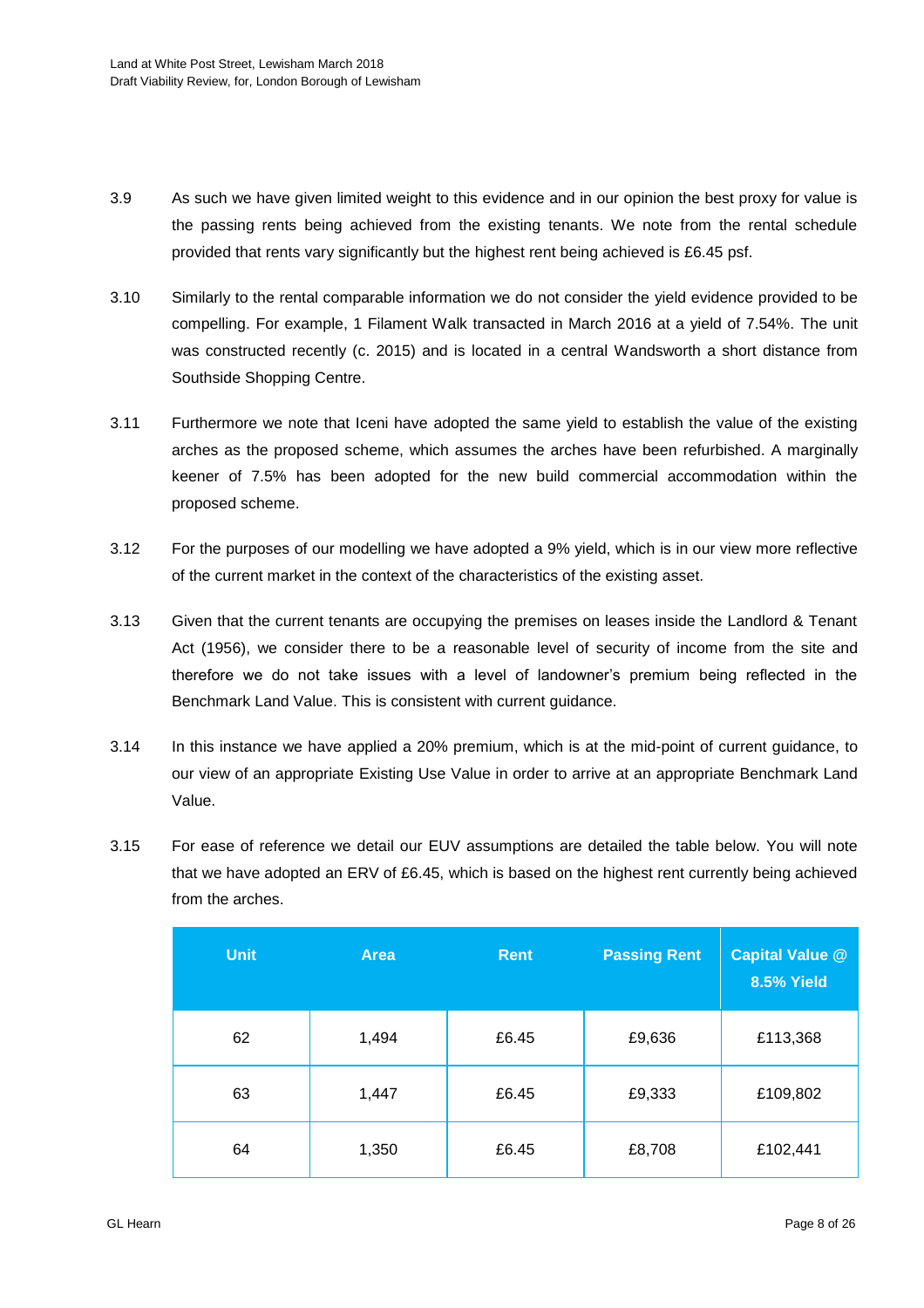| 65                                  | 1,240    | £6.45 | £7,998 | £94,094  |
|-------------------------------------|----------|-------|--------|----------|
| 66                                  | 1,123    | £6.45 | £7,243 | £85,216  |
| 67                                  | 1,100    | £6.45 | £7,095 | £83,471  |
| <b>Total</b>                        | 7,754    |       |        | £588,392 |
| Total Less Purchaser's Cost @ 6.80% | £548,381 |       |        |          |
|                                     | £658,057 |       |        |          |

- 3.16 Based on our EUV calculation and reflecting a premium of 20%, we arrived at a BLV of £658,057. This figure compares with Iceni's BLV of £749,450 which reflects a difference of £91,393.
- 3.17 Accordingly for the purposes of our own modelling we have adopted a Benchmark Land Value of £658,057.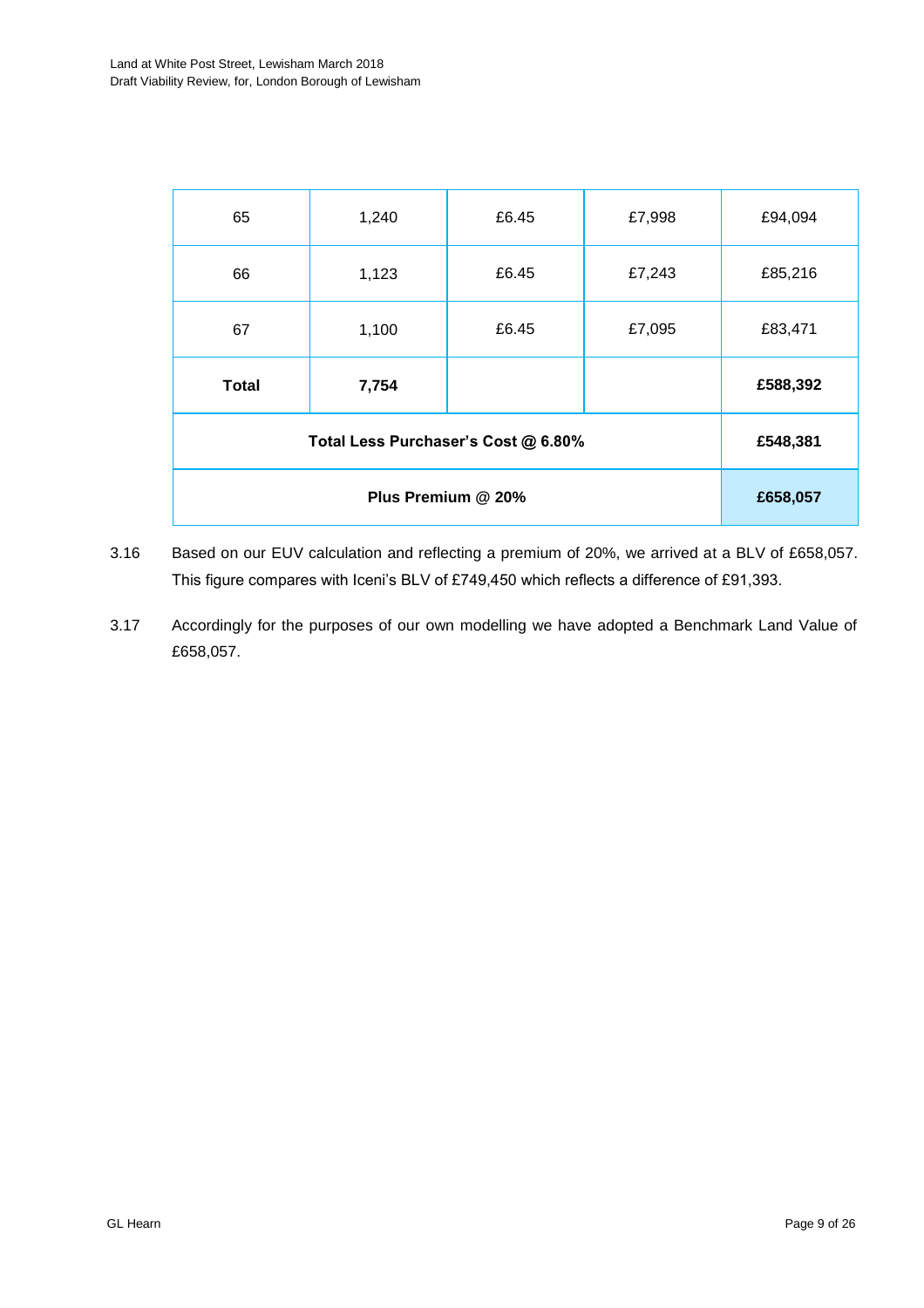# **4 ASSESSMENT OF APPLICATION SCHEME INPUTS**

4.1 The following section critically reviews the proposed scheme and the assumptions adopted in the applicant's FVA.

#### **Residential Value Assumptions**

- 4.2 The proposed scheme includes a total of 25 private residential units, 7 x one bed units and 18 x two bed units.
- 4.3 Iceni have provided a Market Comparables report. We have not had sight of their unit-by-unit pricing but have had regard to the average sales values the 1 and 2 bed apartments which are summarised in the table below and reflected in the Iceni Argus appraisal:

| <b>Beds</b>   | <b>Average Size</b><br>(NIA sq ft) | <b>Average Price</b> | <b>Average £/sq ft</b> | <b>No. of Units</b> |
|---------------|------------------------------------|----------------------|------------------------|---------------------|
|               | 550                                | £312,739             | £588                   |                     |
| $\mathcal{P}$ | 746                                | £355,768             | £477                   | 18                  |
| Total         |                                    | £8,592,990           |                        | 25                  |

#### **Residential Market Overview**

- 4.4 The continued appetite for residential property is up against the continuing shortage of new housing stock in the UK. This has been especially evident in the South East and London, where both the fundamental lack of supply of new homes and a lack of existing stock on the market have combined to deliver strong annual growth in prices in some areas.
- 4.5 The Land Registry House Price Index (HPI) reported in December 2017 that the annual rate of growth of house prices in the England was 5.00%, and the monthly rate of change was -0.40%. The average house price in England was £243,528 at December 2017.
- 4.6 Lewisham experienced solid growth in the year to December 2017 at 4.70% when compared with the London average of 2.50%. Average house prices in the area as at December 2017 were £417,640 which was in line with the London average of £484,173.
- 4.7 Nationwide's January 2018 press release reports that house prices increased by a modest 0.6% month on month from December. This latest release means house prices in 2017 rose overall by 2.6%. They comment note that "*The annual rate of house price growth picked up to 3.2% at the start of 2018, compared with 2.6% at the end of 2017. House prices increased by 0.6% over the month, after taking account of seasonal factors, the same increase as December.*"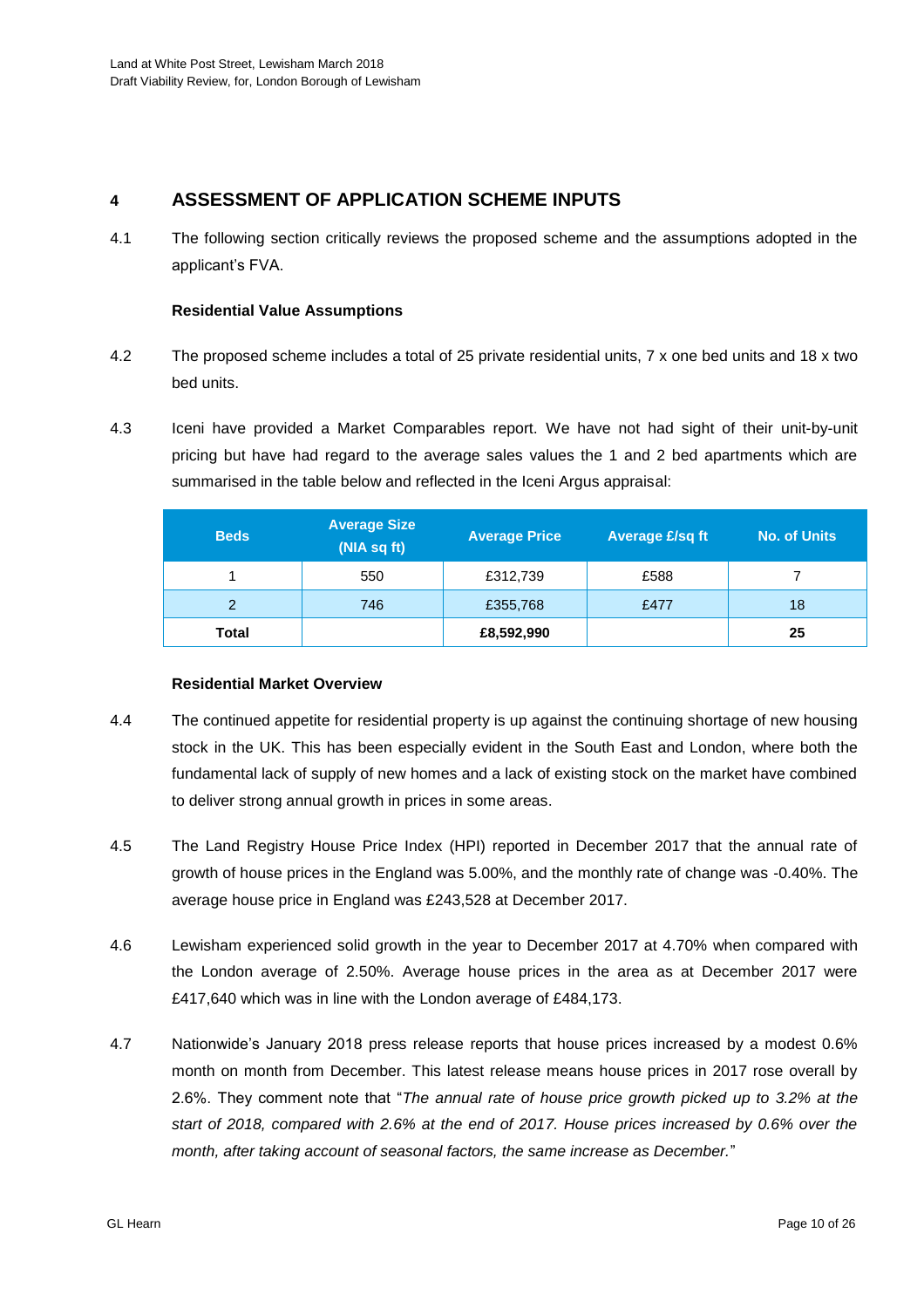- 4.8 As referred to above, the proposed scheme includes 7 x one bedroom units and 18 x two bedroom units with nil affordable units, amounting to a total of 25 units. Iceni have provided comparable transactions in the surrounding area to inform their pricing schedule of the proposed private units and have arrived at an average private sales figure of £588psf and £477psf for 1 bed and 2 bed units respectively.
- 4.9 Lewisham has seen extensive new build residential development in recent years and Iceni have referred to a range of evidence within a c.3 mile radius. We view their comparables to be reasonable but we note that they have subsequently gone on to adjust the new build sales values identified downwards based on Land Registry information and location data.
- 4.10 We find Iceni's methodology unconvincing and inconsistent with other FVA GL Hearn has reviewed recently. Making downward adjustments to new build sales evidence based on historic data which is made up of both new and older residential stock in our view is inappropriate and would led to unrealistic discounts being applied. The table below seeks to highlight the impact of applying this methodology.

| <b>Address</b>                               | <b>Price</b> | <b>Date</b>   | <b>Adjusted</b> | <b>Variation</b> |
|----------------------------------------------|--------------|---------------|-----------------|------------------|
| 173 Belleville<br>House, 4 John<br>Donne Way | £570,000     | <b>Jul-17</b> | £356,048        | $-E213,952$      |
| Flat 58, 2 Woods<br>Roaad                    | £565,000     | $May-17$      | £394,012        | $-E170,988$      |
| Avonley Village,<br>Water Lane               | £300,000     | On Market     | £231,744        | $-E68,256$       |

- 4.11 The examples above illustrate the impact that adopting this methodology has on comparable analysis and we disagree with its use both in the context of development viability and as a general method of comparable analysis. We have therefore disregarded its application in relation to this viability review.
- 4.12 The table on page 23 is a helpful overview in terms of detailing the unadjusted sales value tone in the area and in our view provides a good proxy for the likely sales values; however, we note that whilst some are new build, most are second hand stock.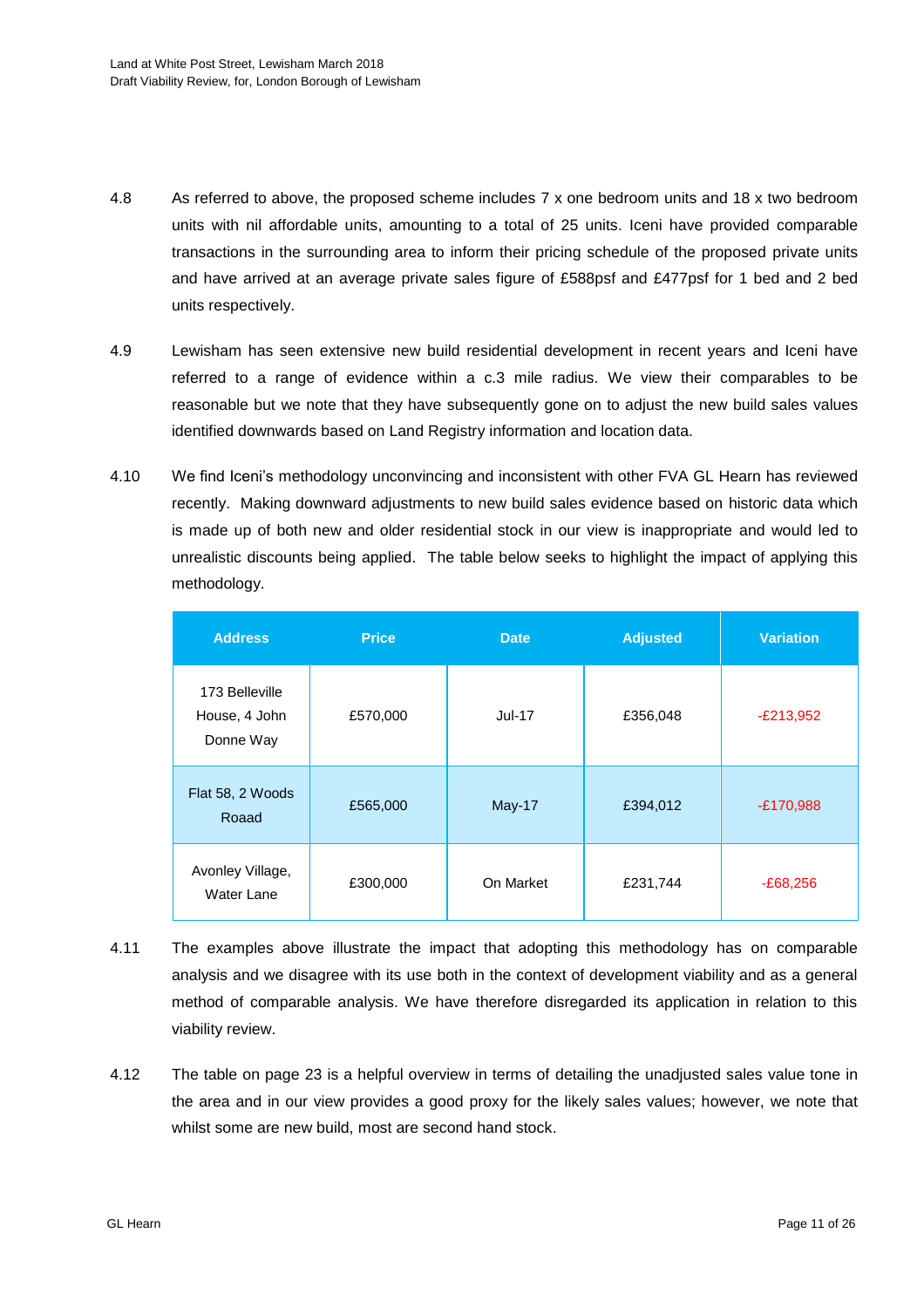- 4.13 We also note that some of the comparables cited are further towards Greenwich/Lewisham town centre, which we would acknowledge generally achieve higher sales values given their proximity to a range of amenities and better rail networks.
- 4.14 Iceni have referred to The Iron Works as a relevant comparable which we also consider to be appropriate given its age and close proximity to the subject site. We have also had regard to Deptford Foundry, which has some shared characteristic albeit this development is of larger scale..
- 4.15 The Iron Works, SE14 A new Latimer Homes by Affinity Sutton development located approximately 0.2 miles south of the subject site. The scheme comprises 37 units of 1, 2 and 3 bedroom apartments. Whilst the units are offered as Shared Ownership, we have reviewed the market value price list and detail a range of units within Megan Court below;

| <b>Plot</b>     | <b>Floor</b>   | <b>Beds</b>    | <b>Size</b> | <b>Price</b> | Price (£ psf) |
|-----------------|----------------|----------------|-------------|--------------|---------------|
| 4               | G              |                | 786         | £400,000     | £509          |
| 5               | G              | 1              | 830         | £420,000     | £506          |
| $\overline{7}$  | 1              | 1              | 560         | £380,000     | £679          |
| 9               | 1              |                | 539         | £380,000     | £705          |
| 11              | 1              | 1              | 603         | £390,000     | £647          |
| 13              | $\overline{2}$ | 1              | 560         | £382,500     | £683          |
| 14              | $\overline{2}$ | 1              | 539         | £382,500     | £710          |
| 16              | $\overline{2}$ | 1              | 603         | £392,500     | £651          |
| 20              | 3              | 1              | 549         | £385,000     | £701          |
| 1               | G              | $\overline{2}$ | 722         | £490,000     | £679          |
| $\overline{2}$  | G              | $\overline{2}$ | 722         | £490,000     | £679          |
| $6\phantom{1}6$ | 1              | $\overline{2}$ | 807         | £510,000     | £632          |
| 8               | 1 and $2$      | $\overline{2}$ | 781         | £505,000     | £647          |
| 10              | 1              | $\overline{2}$ | 853         | £525,000     | £615          |
| 12              | $\overline{2}$ | $\overline{2}$ | 807         | £512,500     | £635          |
| 15              | $\overline{2}$ | $\overline{2}$ | 853         | £527,500     | £618          |
| 17              | 3              | $\overline{2}$ | 689         | £500,000     | £726          |

- 4.16 We note however, that plots 4 and 5 are particularly large and skew the average prices. Excluding these two units and when considering the prices in Harriet Court (Block B), the overall average prices for the scheme reflect £640 psf for 1 bedroom units and £617 psf for 2 bedroom units.
- 4.17 Enquiries with the agent indicate that the units have sold well and whilst there is no negotiation on shared ownership units, the sales rate has reflected accurate unit pricing.
- 4.18 Deptford Foundry An Anthology development comprising a total of 316 x 1, 2 and 3 bedroom flats. Completions are due from Q4 2018 to Q1/Q2 2019. By the end of Q4 2017, 60 units had been sold We note the following price list below;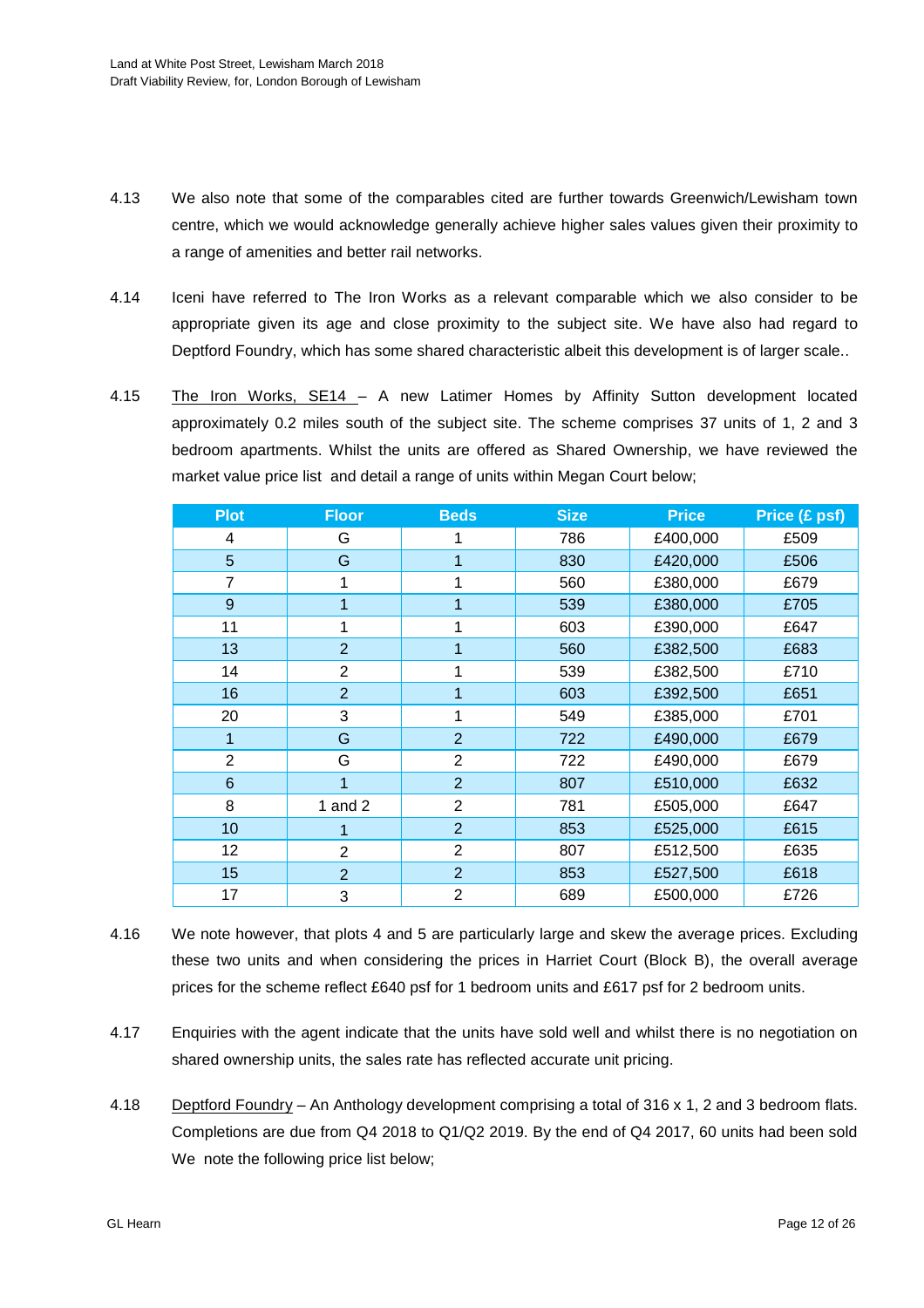| <b>Plot Ref</b> | <b>Floor</b>   | <b>Bed</b>     | <b>Sq Ft</b> | <b>Price</b> | Price (£<br>psf) | Date of<br><b>Price</b> |
|-----------------|----------------|----------------|--------------|--------------|------------------|-------------------------|
| AH 01           | 2              | 2              | 791          | £470,000     | £594             | $Dec-17$                |
| AH 03           | $\overline{2}$ | 1              | 635          | £395,000     | £622             | $Dec-17$                |
| AH 13           | 3              | 1              | 538          | £420,000     | £781             | Dec-17                  |
| <b>AH 17</b>    | $\overline{4}$ | $\overline{2}$ | 791          | £485,000     | £613             | $Dec-17$                |
| AH 21           | 4              | 1              | 538          | £395,000     | £734             | Dec-17                  |
| AH 22           | 4              | $\overline{2}$ | 759          | £535,000     | £705             | $Dec-17$                |
| AH 27           | 5              | 1              | 635          | £410,000     | £646             | Dec-17                  |
| <b>MC 01</b>    | G              | $\overline{2}$ | 844          | £590,000     | £699             | $Dec-17$                |
| <b>MC 02</b>    | G              | $\overline{2}$ | 804          | £565,000     | £703             | Dec-17                  |
| <b>MC 04</b>    | 1              | 1              | 538          | £415,000     | £771             | $Dec-17$                |
| <b>MC 10</b>    | $\overline{2}$ | 1              | 573          | £385,000     | £672             | $Dec-17$                |
| <b>MC 11</b>    | 3              | $\overline{2}$ | 875          | £550,000     | £629             | $Dec-17$                |
| <b>MC 14</b>    | 3              | 1              | 557          | £420,000     | £754             | Dec-17                  |
| <b>MC 20</b>    | 4              | 1              | 573          | £395,000     | £689             | Dec-17                  |
| MC 21           | 5              | $\overline{2}$ | 875          | £560,000     | £640             | Dec-17                  |
| <b>MC 24</b>    | 5              | 1              | 557          | £420,000     | £754             | $Dec-17$                |

- 4.19 Prices at the scheme range from £582 psf to £803 psf with an average of £683 psf based on prices released so far. We consider the scheme to be a good indication of new build flat values in the surrounding area although we note it is likely a superior quality to the type of scheme that would be delivered on the subject site.
- 4.20 Other Comparable Evidence We have had regard to a number of additional comparables in the form of both new build and secondary stock. Below are a number of sales which we believe are relevant to informing our view on values;

| <b>Address</b>                                       | <b>Beds</b>    | <b>Size</b> | <b>Price</b> | Price (£ psf) | <b>Sale Date</b> |
|------------------------------------------------------|----------------|-------------|--------------|---------------|------------------|
| 61 Water<br>Lane, SE14<br>5DN                        | 1              | 581         | £310,000     | £534          | $Jun-17$         |
| 44 Water<br>Lane, SE14<br>5DN                        | 1              | 549         | £332,500     | £606          | Aug-16           |
| <b>Flat 46,</b><br>Penny Black<br>Court, SE15<br>2EZ | 1              | 560         | £440,000     | £786          | $Jun-16$         |
| <b>Flat 42,</b><br>Penny Black<br>Court, SE15<br>2EZ | $\overline{2}$ | 667         | £530,000     | £795          | $Jul-16$         |
| <b>Flat 39,</b><br>Penny Black<br>Court, SE15<br>2EZ | $\overline{2}$ | 667         | £475,000     | £712          | <b>Jul-16</b>    |
| <b>Flat 38,</b><br>Penny Black                       | $\overline{2}$ | 657         | £535,000     | £814          | <b>Jul-16</b>    |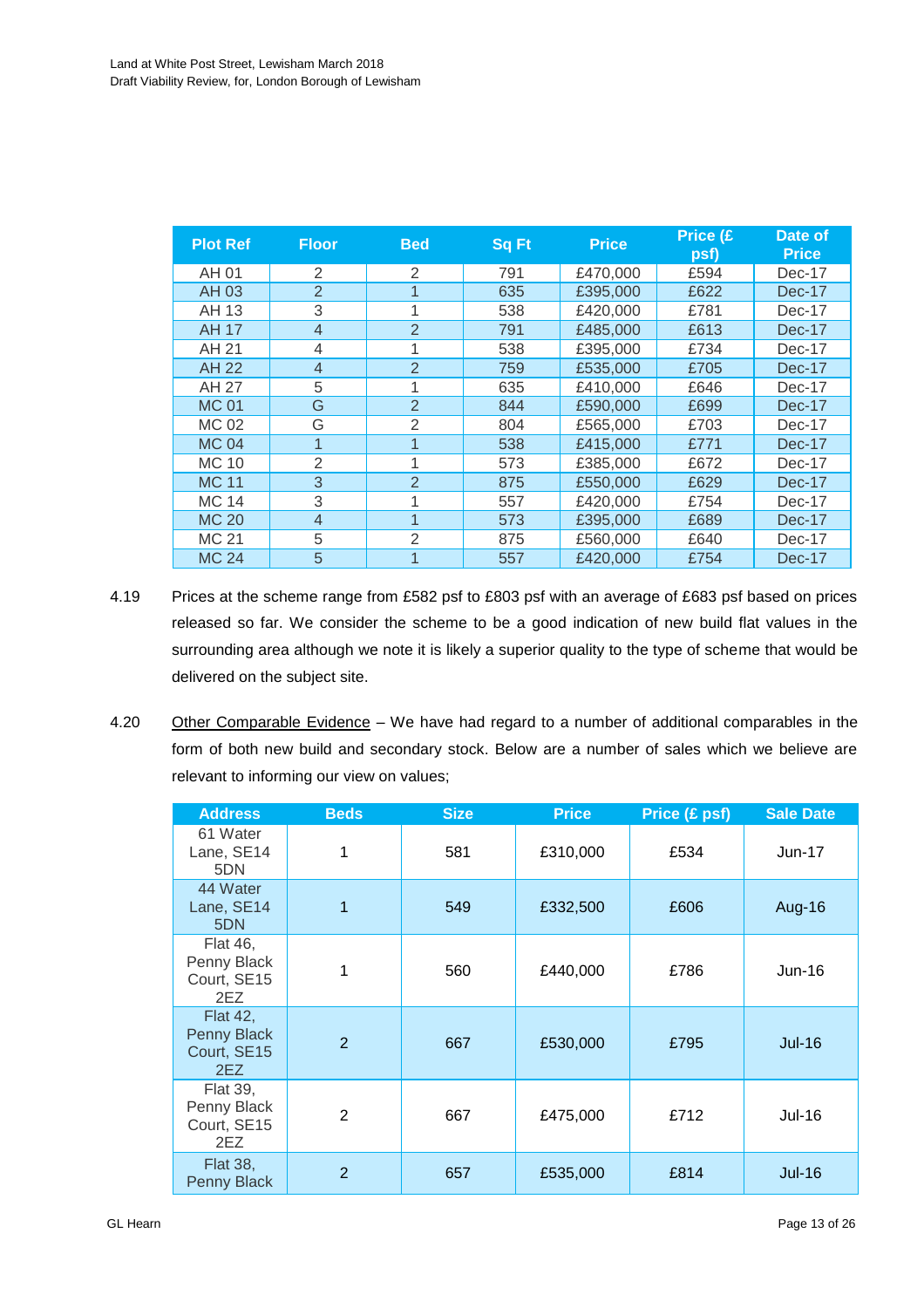| Court, SE15<br>2EZ                            |     |          |      |               |
|-----------------------------------------------|-----|----------|------|---------------|
| Flat 41,<br>Penny Black<br>Court, SE15<br>2EZ | 657 | £540,000 | £822 | <b>Jul-16</b> |

#### **Summary and Conclusions**

- 4.21 Having considered the evidence detailed above in addition to our experience of reviewing FVA's on behalf of LB Lewisham, we are of the opinion that the proposed pricing of the private units are below market levels.
- 4.22 Whilst Iceni have identified a range of new build comparable evidence, their discounts to a level which in our opinion significantly undervalues the private units within the proposed scheme.
- 4.23 It is our view that the Iron Works development represents a good comparison but we would acknowledge that given the backland nature of the subject site it is likely to be considered marginally less attractive.
- 4.24 We therefore consider that the units proposed should be priced as follows;

| <b>Beds</b>  | <b>Average Size</b><br>(NIA sq ft) | <b>Average Price</b> | Average £/sq ft | <b>No. of Units</b> |
|--------------|------------------------------------|----------------------|-----------------|---------------------|
|              | 550                                | £352,181             | £640            |                     |
| $\mathbf{2}$ | 746                                | £459,941             | £617            | 18                  |
| Total        |                                    | £10,744,209          |                 | 25                  |

4.25 The above sales values represent a 5% downward adjustment to that of the Iron Works and c. 10% compared to Deptford Foundry.

#### Affordable Housing

4.26 Iceni's appraisal is predicated on a wholly private scheme and therefore no commentary or sales evidence has been provided.

#### Residential Ground Rents

4.27 We would highlight the recent Government consultation paper 'Tackling unfair practices in the leasehold market' in Summer 2017", which published its findings on 21 December.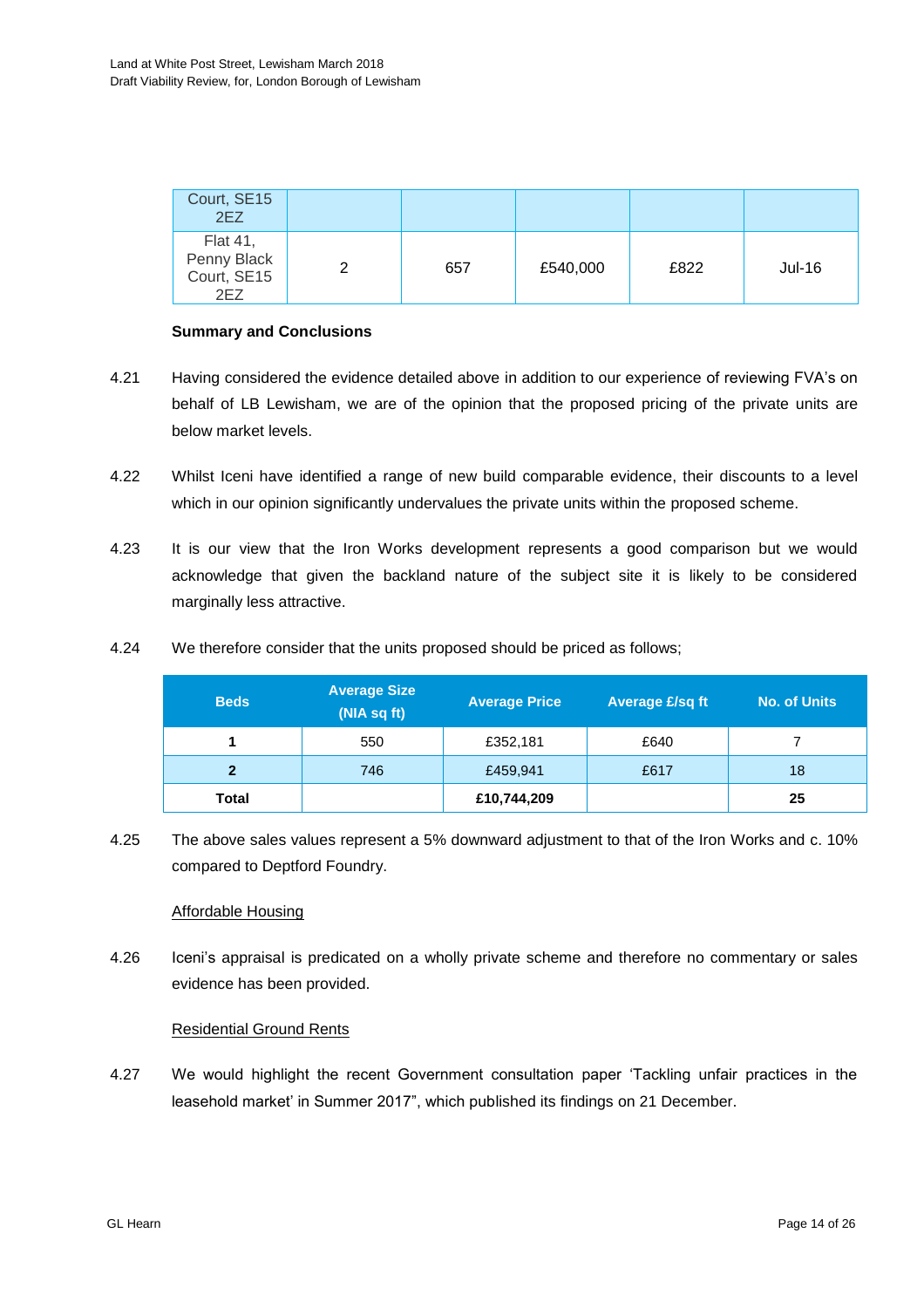- 4.28 The paper included an unexpected proposal on new leasehold flats that impacts valuations "We will introduce legislation so that, in the future, ground rents on newly established leases of houses and flats are set at a peppercorn (zero) financial value."
- 4.29 Although there is no timetable for this proposed legislation, and it may ultimately not be passed into law as presented – it does point toward the abolishing of ground rents.
- 4.30 That said Iceni have reflected ground rents of £250 per annum for 1 bedroom units and £350 per annum for 2 bedroom units and given the uncertainty around this we have mirrored their approach.
- 4.31 Iceni have capitalised the ground rents at 5.00% which is in line with current market practice and therefore we do not consider the assumptions adopted to be unreasonable.

#### **Commercial Value Assumptions**

4.32 The proposed development also includes a range of A1/A2/B1/D1 use; 6,913 sq ft within arches A to F and a further 2,736 sq ft of new build commercial space. These are net figures which reflect a gross to net of 95% and 85% respectively.

|                  | Size (sq ft) | Rent $(E \text{ psf})$ | Yield | <b>Rent Free</b><br>(months) | <b>Capital Value</b> |
|------------------|--------------|------------------------|-------|------------------------------|----------------------|
| Arches A-F       | 6.913        | £14.96                 | 7.75% | 3                            | £971,870             |
| <b>New Build</b> | 2,736        | £16.50                 | 7.50% | 9                            | £580,522             |
| Total            | 9,649        |                        |       |                              | £1,552,392           |

4.33 Iceni have adopted the following values on the commercial element in their appraisal;

- 4.34 Iceni have provided a range of comparable evidence in the surrounding area which have been used to support their adoption of the values above.
- 4.35 The comparable evidence indicates a rental tone of c. £12.00 psf to £25.00 psf for railway arches, with the exceptions of units on Lombard Road, SW11 and Grove Green Road, E11. These two comparables reflect a rent of £4.87 psf and £8.00 psf respectively.
- 4.36 Industrial units reflect a rental tone of £8.00psf to £13.33psf and offices £15.19 psf to £17.60 psf.
- 4.37 Whilst the yield evidence is limited to 4 comparables, we view 1 Filament Walk to be an appropriate comparable given its relatively new build status and off-pitch access.
- 4.38 We have reviewed the evidence put forward by Iceni in relation to the commercial element of the scheme and it is our view that the assumptions adopted are reasonable given the characteristics of the site.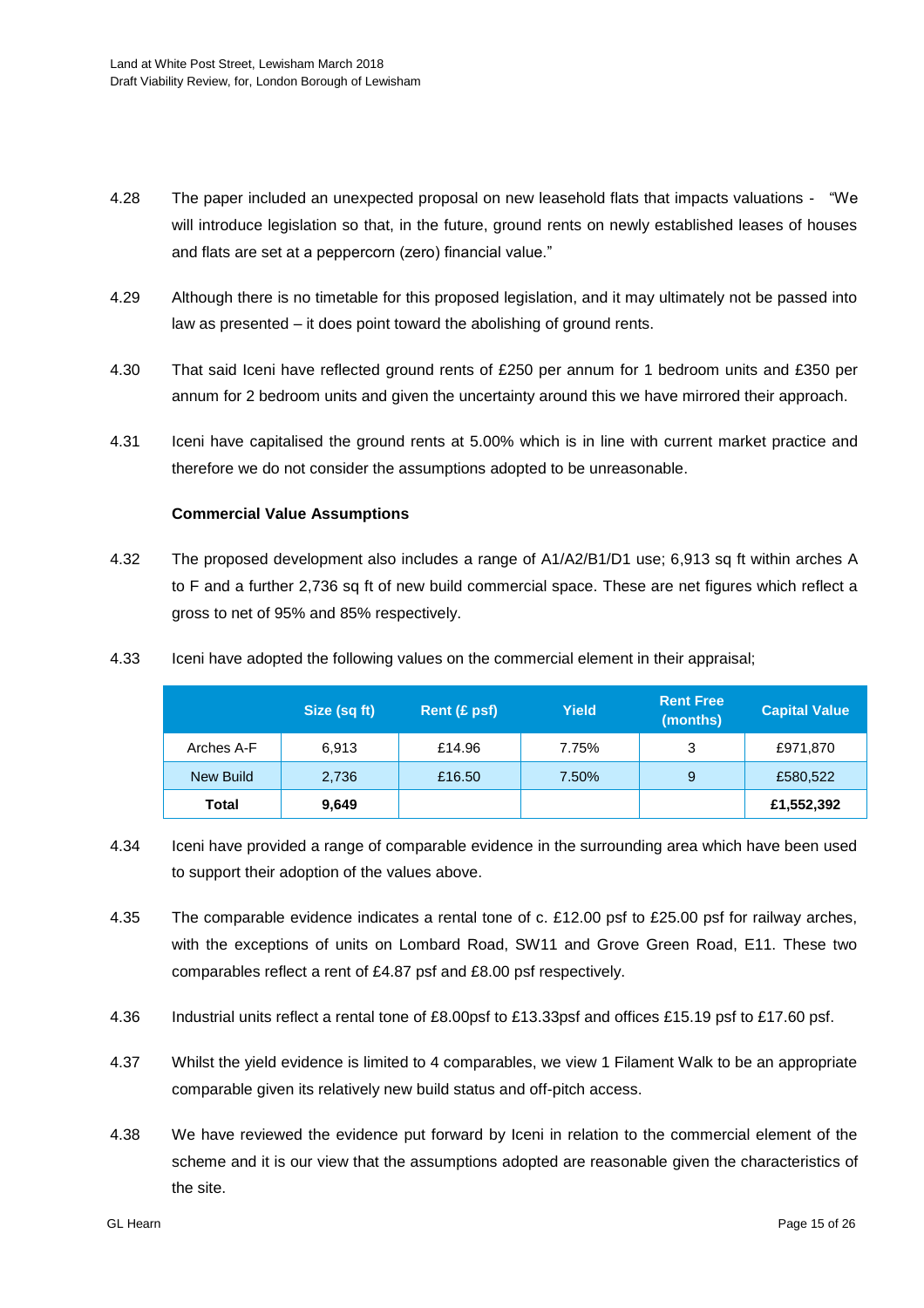#### **Cost Assumptions**

#### Build Costs

4.39 A Budget Cost Estimate was prepared by GNA to inform the viability assessment. GL Hearn has sub instructed quantity surveyors Johnson Associates (JA) to review this on behalf of the Council. The cost estimate for the proposed scheme assumes a total build cost of £8,450,105. For ease of reference a summary of costs for the proposed scheme is set out in the table below:-

| <b>Summary of costs</b>        | <b>Proposed £</b><br>(% of Total Costs) |  |  |
|--------------------------------|-----------------------------------------|--|--|
| <b>Demolition</b>              | £50,700                                 |  |  |
| Substructure                   | £432,355                                |  |  |
| Superstructure                 | £2,718,113                              |  |  |
| <b>Finishes</b>                | £701,729                                |  |  |
| <b>Fixtures &amp; Fittings</b> | £575,150                                |  |  |
| <b>Services</b>                | £963,265                                |  |  |
| Preliminaries                  | £697,012                                |  |  |
| <b>Other Works</b>             | £747,797                                |  |  |
| <b>Total Cost</b>              | £6,886,120                              |  |  |

- 4.40 A line by line review of the Applicant's cost plan has been undertaken by Johnson Associates, which can be found at Appendix A.
- 4.41 This concludes that the costplan presented by the applicant is somewhat excessive and that the original development proposals should be deliverable at a price of £6,748,153. This represents an overall reduction in the order of £137,967, i.e. approximately 2.0%.
- 4.42 Accordingly, in our own appraisal we have adopted the reduced Johnson Associates total build cost figure of £6,748,153.

#### **Preliminaries**

4.43 Iceni have referred to a figure of £697,012 for preliminaries, which equates to 10.12% of construction costs. Having reviewed this allowance JA commented that although as a percentage of base construction costs this appears high that do not believe it to be unreasonable in light of the sites current use and also its restricted access.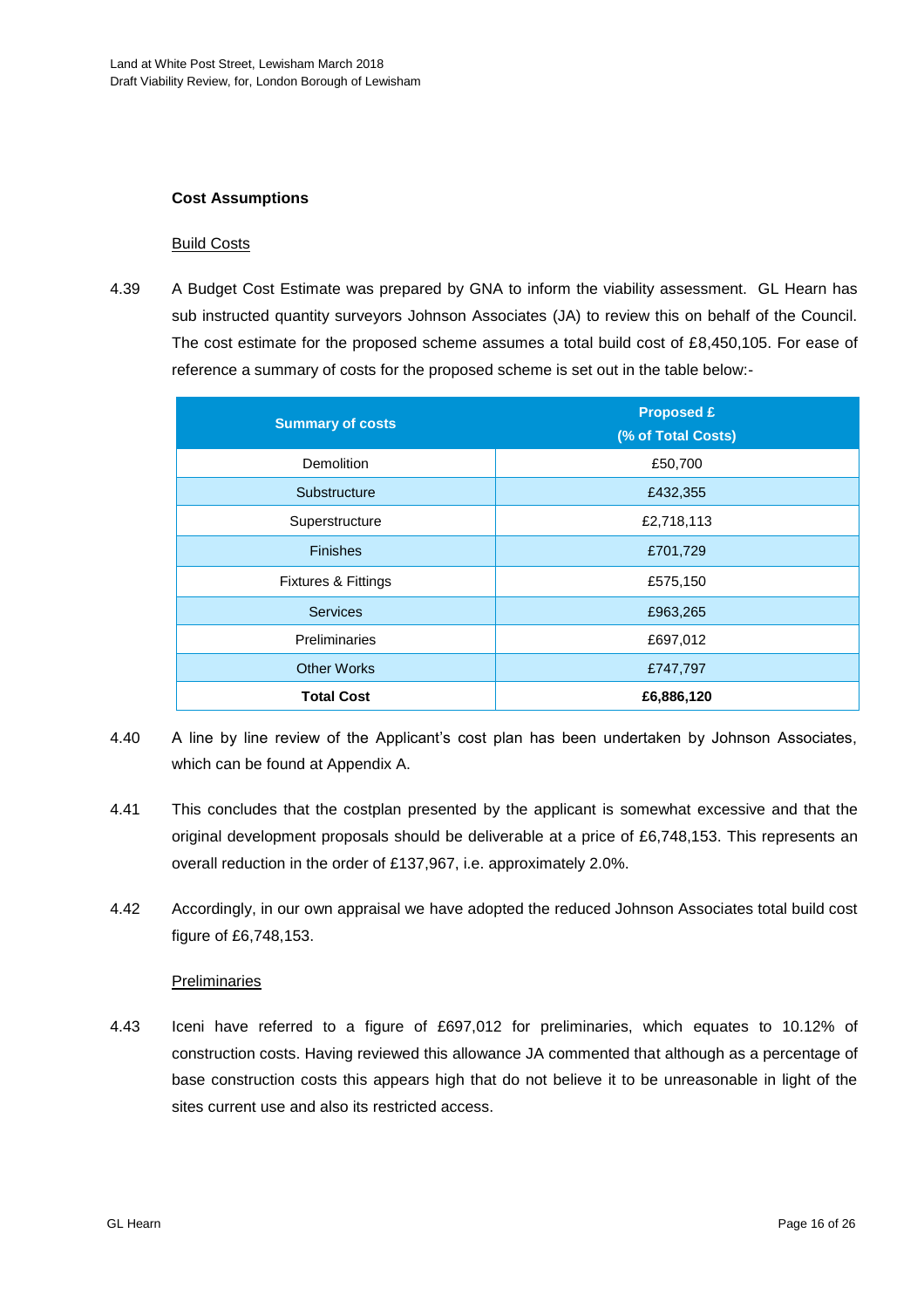#### Professional Fees

- 4.44 Iceni have stated professional fees at 8.08% of construction costs including preliminaries in their report. This is contrary to what is reflected in the table presented on Page 18 which equates to 11.25%. This is also the professional fees allowance reflected in Iceni's Argus appraisal.
- 4.45 Typically, professional fees range from 8-10% on base construction costs. We have adopted an allowance of 10% on construction costs for the purpose of our modelling. This is towards the upper end of the range which we deem to be appropriate owing to the characteristics of the site.

#### Marketing and Transactional fees

- 4.46 The FVA indicates that the following allowances have been made in Iceni's development appraisal:
	- Sale Agent Fee 2.00% (Commercial, Purchaser's Costs)
	- Sale Legal Fee 0.50% (Private Units, Commercial, Purchaser's Costs)
	- Letting Agent Fee 10% (Arches A to F, Commercial New Build, Residential Ground Rents)
	- Letting Legal Fee 5% (Arches A to F, Commercial New Build, Residential Ground Rents)
	- Purchaser Costs 6.78% (Commercial, Ground Rents)
- 4.47 Their report also refers to a Marketing Fees of 1.50% but this does not appear to have been applied to either the residential or commercial content of the scheme. In addition we note that Sales Fees have only been applied to the commercial content of the scheme and not the residential accommodation which we assume to be an omission.
- 4.48 For the purpose of our modelling we have adopted the fee allowance indicated by Iceni and adopted an overall sales and marketing allowance of 2.0% applied to both the residential and commercial content.

#### **Contingency**

4.49 Iceni have adopted varying levels of contingency. Specifically they have adopted a 5% scheme contingency and a 10% contingency on both ground works and input labelled "developers contingency fees" in the Argus appraisal. We do not take issue with the scheme contingency of 5% being applied but believe the 10% on ground works to be excessive and have reduced this allowance to 5% for the purpose of our modelling. As mentioned above it is not clear what "developers contingency fees" relates to and as such we have removed this allowance for the purpose of our analysis.

#### Finance Costs

4.50 Finance costs have been assumed at 7.825% debit rate.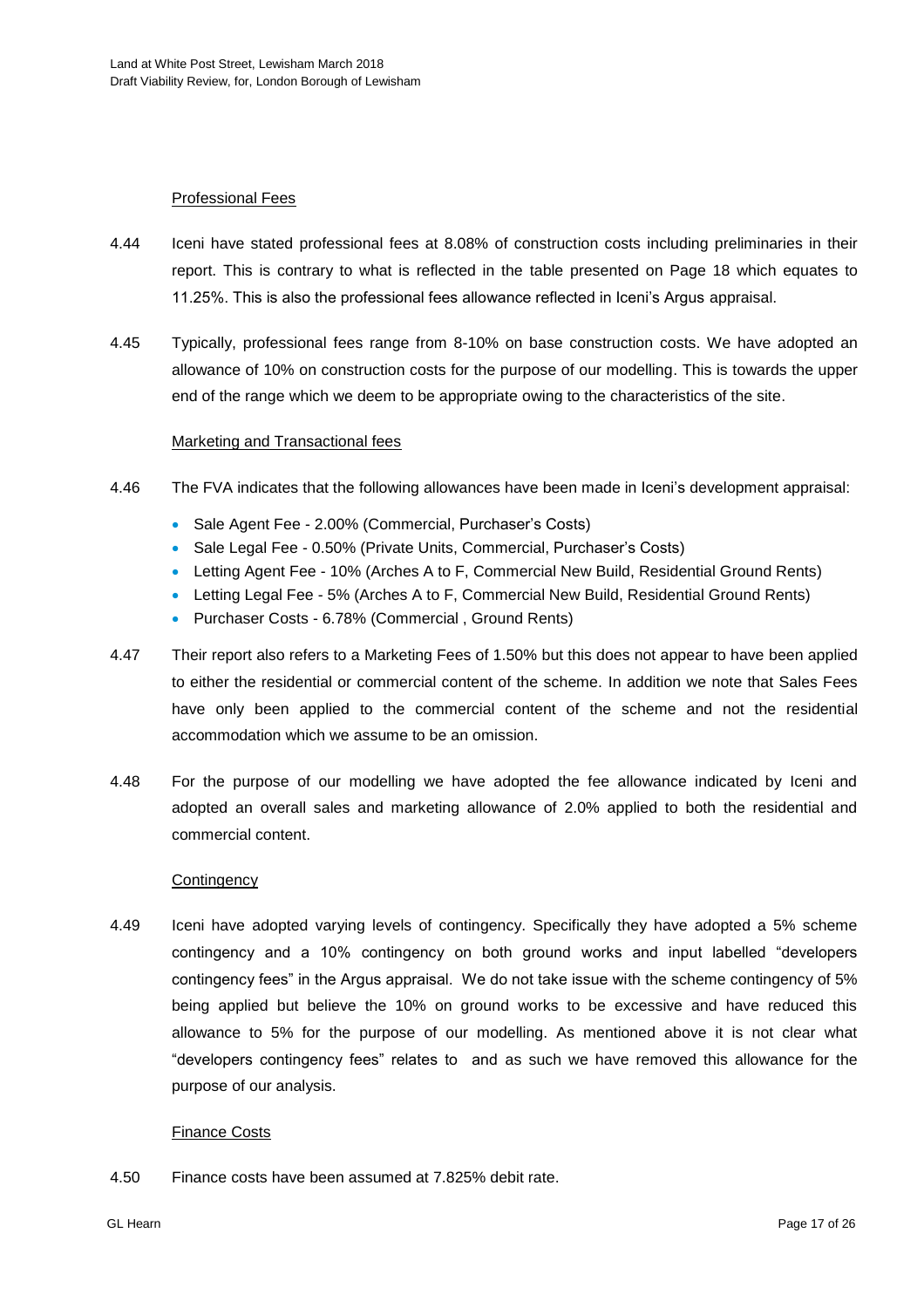4.51 We would comment that typically Applicants / developers are adopting finance rates ranging from 6- 7%, which provides a good indication of current market levels. Given the nature and characteristics of the schemes we have modelled the upper end of the typical range at 7%.

CIL

- 4.52 Within the proposed scheme Iceni has made an allowance for CIL and a Carbon Off-set payment of £293,192.
- 4.53 We note that the site is situated in Zone 2 which charges £130psm for net additional residential accommodation. The site is also situated within the primary shopping area which requires a charge of £200psm on the net additional retail accommodation.
- 4.54 A CIL calculation has not been provided to enable verification of the allowance adopted. For the purposes of our modelling we have adopted the same CIL allowance but details of Iceni's calculations should be provided. We would also highlight that there appears to be inconsistences between the amount of development quoted in the FVA and the CIL form which requires clarification.
- 4.55 We note the existing retail and office units are in use and therefore will likely be offset against the proposed accommodation.
- 4.56 Clearly if affordable housing was to be introduced then this would have an impact on the CIL allowance adopted and therefore this element of the FVA should be kept under review.

#### Developer's Profit

- 4.57 We note that Iceni have referred to a hurdle rate of 25% but it is not clear if this is proposed on the gross development value or total development costs.
- 4.58 The appropriate level of developer profit will vary from scheme to scheme. Developer's profit margin is determined by a range of factors including property market conditions, individual characteristics of the scheme, comparable schemes and the development's risk profile.
- 4.59 Having under taken a number of reviews for the Council we would typically expect a profit margin ranging from 17.5% - 20% on GDV for the private units, 15% on GDV the commercial uses and 6% on GDV in respect of the affordable units
- 4.60 In light of the site's characteristics, we have modelled 20% profit on GDV for the private units and 15% on GDV for the commercial accommodation. Although at this stage no affordable housing has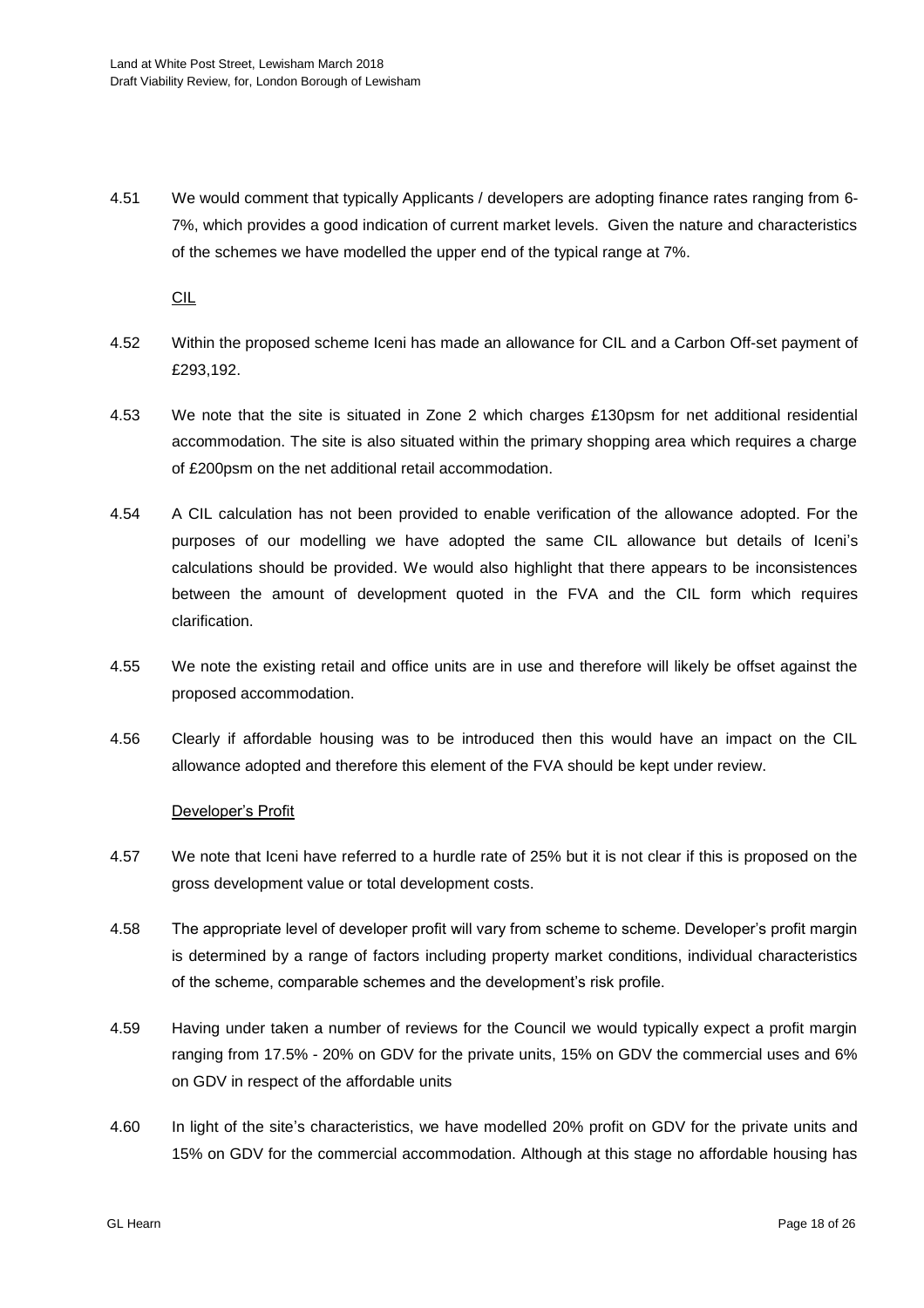been proposed if this were to be introduced we would expect this element of the scheme to attract a 6% profit on GDV in line with local current market trends.

#### **Timescales**

4.61 The Appraisal reflects a construction period of 19 months and a sales rate of 3 units per month on average. We note that there is a 7 month void following the end of construction to the nonresidential element. Although we believe this programme to be somewhat pessimistic, we have mirrored Iceni's proposed programme for the purpose of our initial modelling.

#### **Summary Table**

4.62 The table below provides a summary of the above analysis highlighting any areas of difference, which will form the basis of our sensitivity testing in the following section.

| <b>Sales and Revenue</b>                   |                                                                                                                                    |                                                                                 |                                                                                                                                                             |  |  |  |  |
|--------------------------------------------|------------------------------------------------------------------------------------------------------------------------------------|---------------------------------------------------------------------------------|-------------------------------------------------------------------------------------------------------------------------------------------------------------|--|--|--|--|
| Average Private Residential<br>Sales Value | 1 Beds =£588 psf<br>$2$ Beds = £477 psf                                                                                            | 1 Beds = $£640$ psf<br>$2$ Beds = £617 psf                                      | Sales values adjusted<br>upwards following GLH review<br>of comparable evidence.                                                                            |  |  |  |  |
| <b>Residential Ground Rent</b>             | £250 - 1 bed<br>£350 - 2 bed<br>@ 5%                                                                                               |                                                                                 |                                                                                                                                                             |  |  |  |  |
| Arches A to F                              | £14.96 psf @ 7.75%<br>$= £971,870$                                                                                                 |                                                                                 |                                                                                                                                                             |  |  |  |  |
| <b>Commercial New Build</b>                | £16.50 psf @ 7.50%<br>$= £580,522$                                                                                                 |                                                                                 |                                                                                                                                                             |  |  |  |  |
| <b>Development Costs</b>                   |                                                                                                                                    |                                                                                 |                                                                                                                                                             |  |  |  |  |
| <b>Construction Costs</b>                  | £6,886,120                                                                                                                         | £6,748,153                                                                      | See Appendix A for the Build<br><b>Cost Review</b>                                                                                                          |  |  |  |  |
| Contingency                                | Contingency = $5%$<br><b>Developers</b><br>contingency = $10\%$<br><b>Developers</b><br><b>Contingency Ground</b><br>Works = $10%$ | Contingency = $5%$<br><b>Developers</b><br>Contingency<br>$Groundworks =$<br>5% | See section 4.48.                                                                                                                                           |  |  |  |  |
| <b>Professional Fees</b>                   | 11.25%                                                                                                                             | 10%                                                                             | Iceni have stated professional<br>fees of 8.08% in their report.<br>We note that their table and<br>their appraisal reflect<br>professional fees of 11.25%. |  |  |  |  |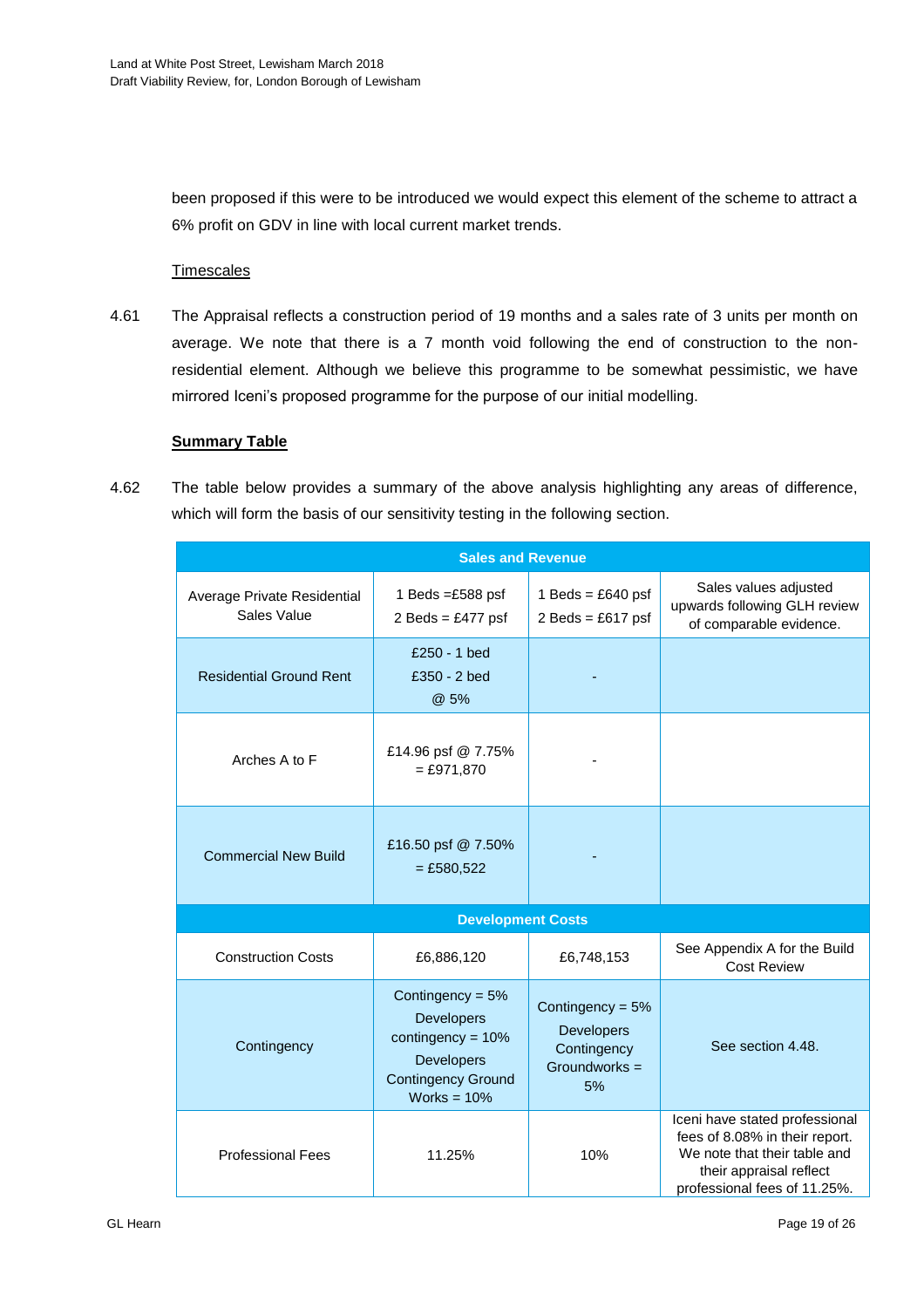| <b>Sales Costs</b>          | 0.5% Sales Legal Fee<br>10% Letting Agent<br>Fee<br>5% Letting Legal Fee<br>6.78% Purchaser's<br>Costs | 2.0% Sales and<br><b>Marketing Fee</b><br>10% Letting Agent<br>Fee<br>5% Letting Legal<br>Fee<br>6.78%<br><b>Purchaser's Costs</b> | Allowances are accepted but<br>have removed letting fees<br>applied to ground rents and<br>purchaser costs applied to<br>sales fees. 2.0% allowance for<br>sales and marketing fees.                                                                                                                                                                                                                                               |
|-----------------------------|--------------------------------------------------------------------------------------------------------|------------------------------------------------------------------------------------------------------------------------------------|------------------------------------------------------------------------------------------------------------------------------------------------------------------------------------------------------------------------------------------------------------------------------------------------------------------------------------------------------------------------------------------------------------------------------------|
| <b>CIL</b>                  | £243,192.                                                                                              | See comments                                                                                                                       | A CIL calculation has not been<br>provided to enable verification<br>of the allowance adopted. For<br>the purposes of our modelling<br>we have adopted the same<br>CIL allowance but details of<br>Iceni's calculations should be<br>provided. We would also<br>highlight that there appears to<br>be inconsistences between the<br>amount of development<br>quoted in the FVA and the CIL<br>form which requires<br>clarification |
| Interest / Finance Costs    | 7.825% debit                                                                                           | 7.00%                                                                                                                              | We typically see<br>applicants/developers<br>adopting finance rates ranging<br>from 6-7%. We have adopted<br>the upper range given the<br>characteristics of the site.                                                                                                                                                                                                                                                             |
| Developers Profit           | 25% on GDV                                                                                             | 20%                                                                                                                                | Iceni have referred to a hurdle<br>rate of 25%. We view a range<br>of 17.5% to 20% profit on GDV<br>to be market standard. We<br>have a 20% margin on private<br>residential, 15% on<br>commercial and 6% on<br>affordable (if introduced)                                                                                                                                                                                         |
| <b>Benchmark Land Value</b> | £749,450                                                                                               | £658,057                                                                                                                           | This reflects a difference of<br>£91,393.                                                                                                                                                                                                                                                                                                                                                                                          |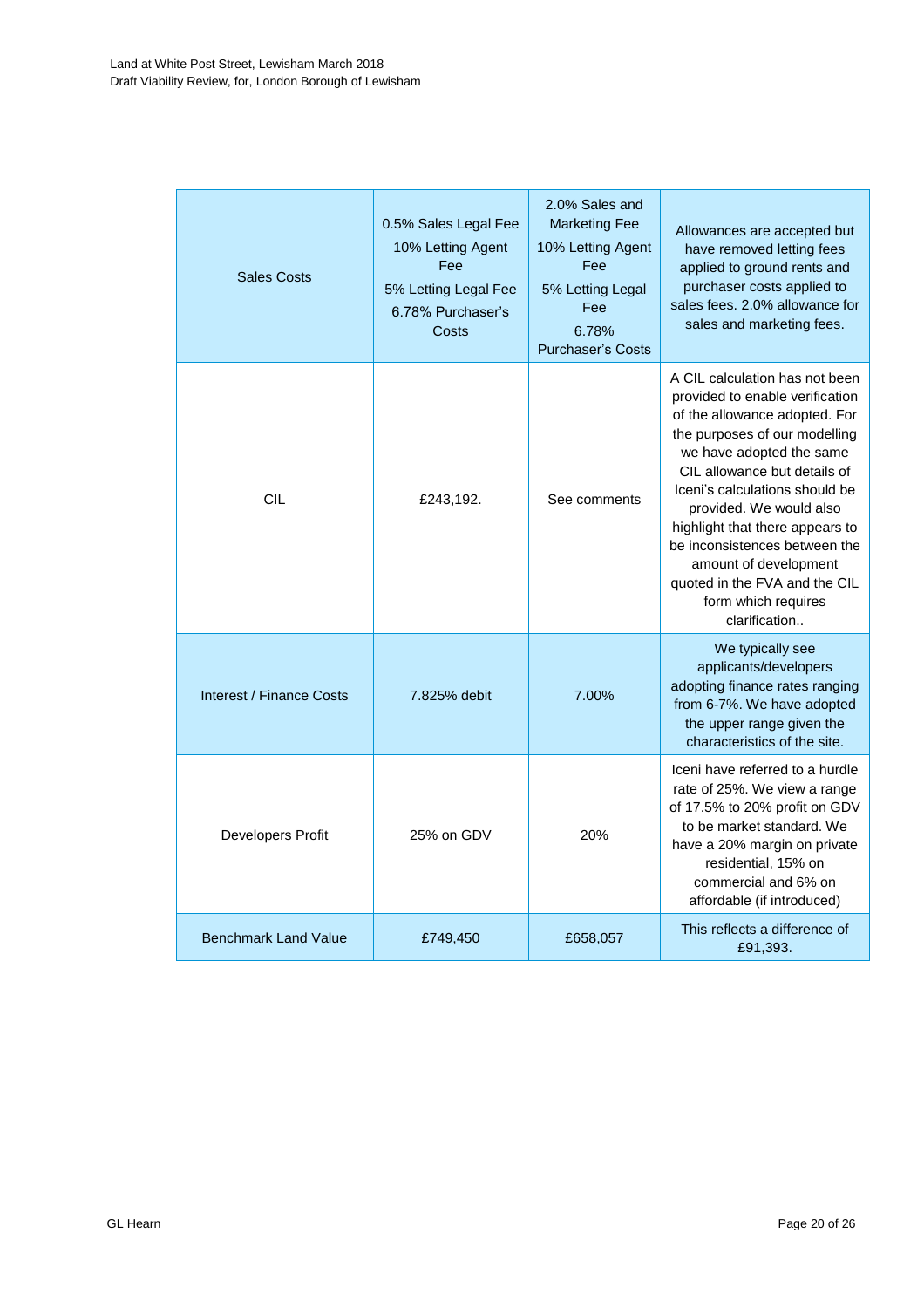### **5 INITIAL FINANCIAL APPRAISALS & CONCLUSIONS**

- 5.1 Where our own market research has indicated that the inputs used have not been fully justified we have sought to illustrate the potential impact on profit level. In this respect we have undertaken sensitivity analysis producing a number of residual appraisals using Argus Developer, which is a leading industry-standard development appraisal package commonly used by developers and agents to assess development viability.
- 5.2 Although this analysis does not constitute formal valuations under the provisions of the RICS Valuation Standards ('Red Book') it does provide robust evidence to inform the Council's decision making process in respect of the applicants planning application.
- 5.3 In this instance we have been provided with a working appraisal by Iceni upon which we have conducted our sensitivity analysis to ensure our base position is consistent with the applicants. This has enabled us to ensure the model has been constructed properly and the inputs are timed correctly within the cashflow.
- 5.4 As has been highlighted in the summary table in the previous section we are not in disagreement with a large number of the assumptions adopted. However there are a several inputs where we believe the assumptions to be overstated and have applied our own assumptions which we consider is more reflective of the market.
- 5.5 Given the above we have undertaken sensitivity analysis making adjustments to;
	- Private Residential Sales Values
	- Build Costs
	- Professional Fees
	- Marketing and Sales Fees
	- Contingency levels
	- Finance rate
	- Developers Profit
- 5.6 In addition to the above it is our opinion the Applicant's BLV has been overstated for the reasons outlined in Section 3 of this report. For ease of reference we adopted a BLV of £658,057, which reflects a 20% landowners premium and this reflects a variance of £91,393 when compared to the BLV indicated in the Applicant's FVA.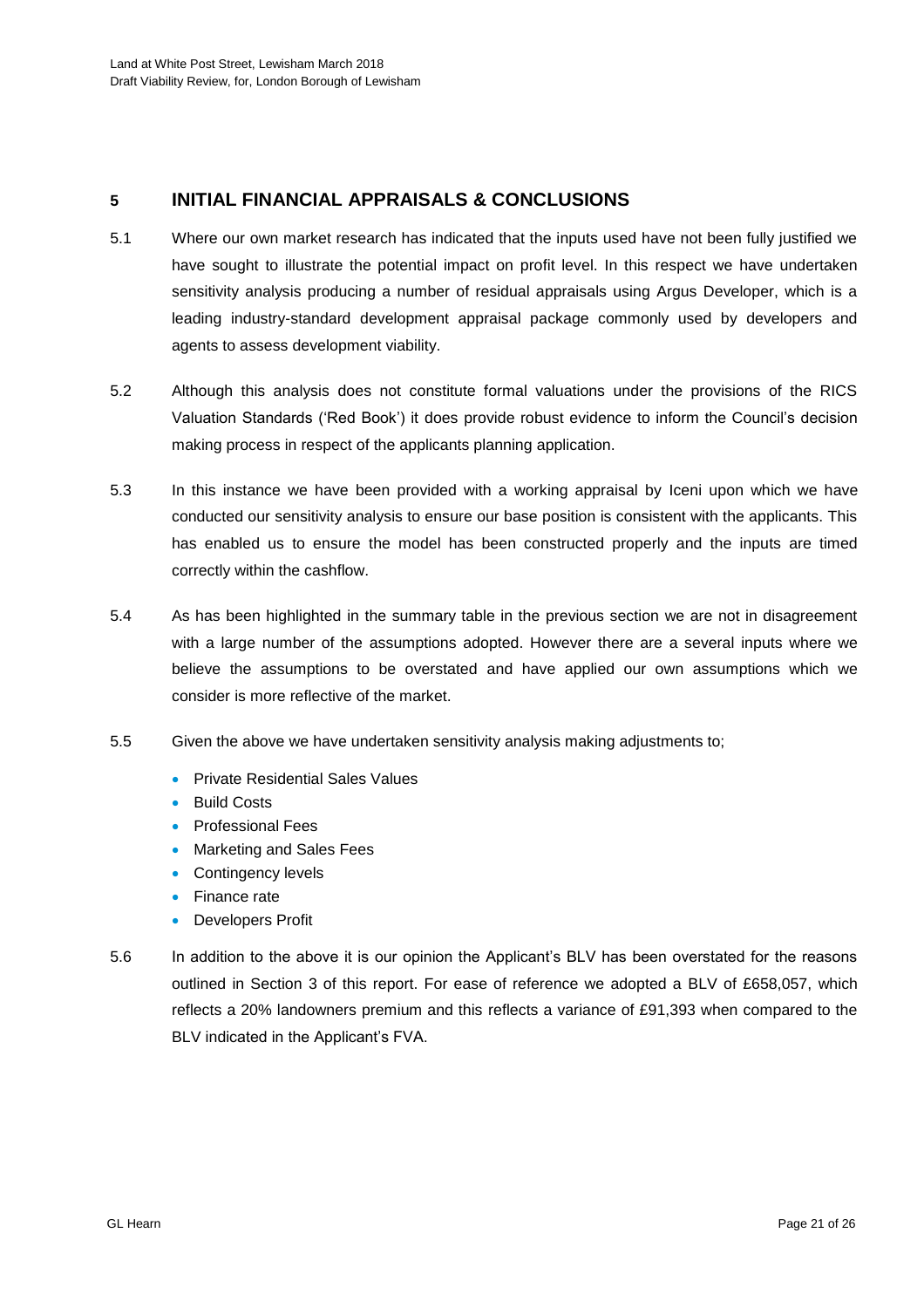#### **Initial Summary & Conclusions**

- 5.7 Iceni has concluded that no affordable housing or payment in lieu of affordable housing should be required on viability grounds given that the developers return assuming a nil land value falls short of the developers profit target return of 25%.
- 5.8 We have undertaken a new appraisal which retains the applicant's assumptions other than where we have highlighted above that we consider they understate viability. If we maintain the currently proposed wholly private offer, this delivers a residual land value of £1,373,167.
- 5.9 When this is compared against our view of the sites benchmark land value (reflecting a landowner's premium which equates to £658,057) there remains an overall project surplus of £715,110.
- 5.10 Clearly our initial analysis indicated a very different viability picture when compared against the Iceni analysis. Our initial analysis provides for a significant surplus which potentially could contribute to an on-site affordable offer.
- 5.11 Given the scale of the difference of opinion at this stage we have not sought to translate the surplus identified into on-site affordable provision.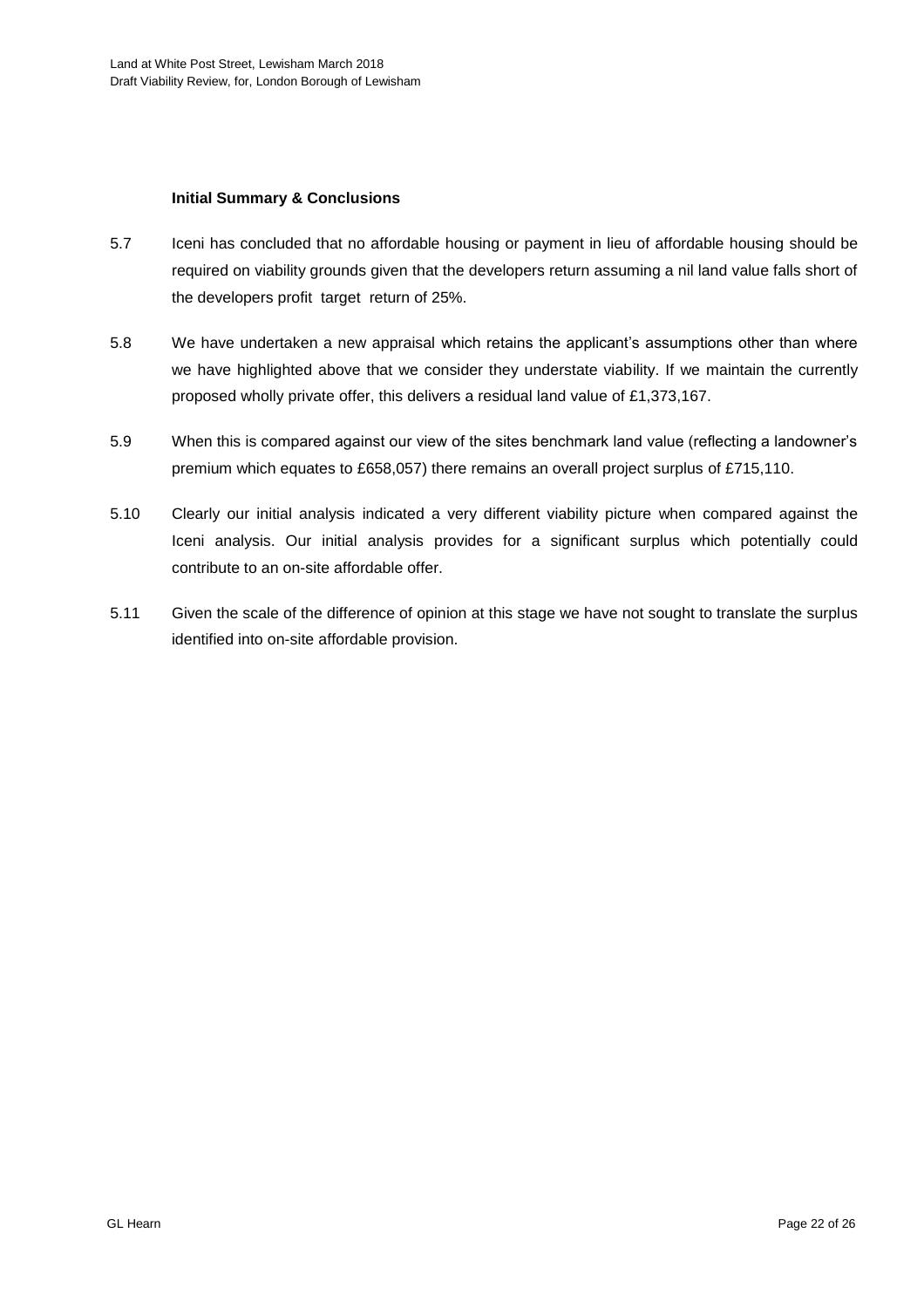# Appendix A

# Build Cost Review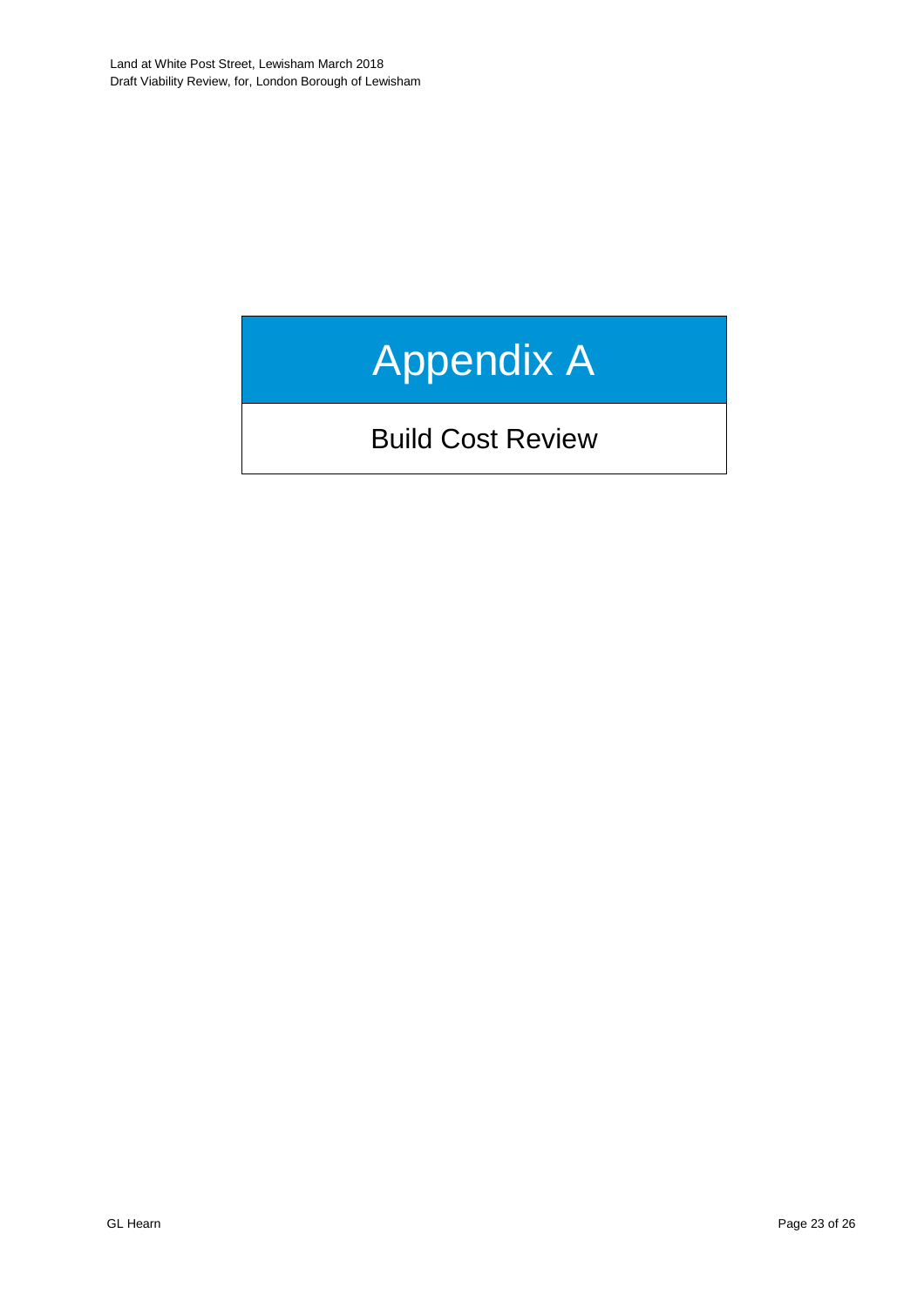Land at White Post Street, Lewisham March 2018 Draft Viability Review, for, London Borough of Lewisham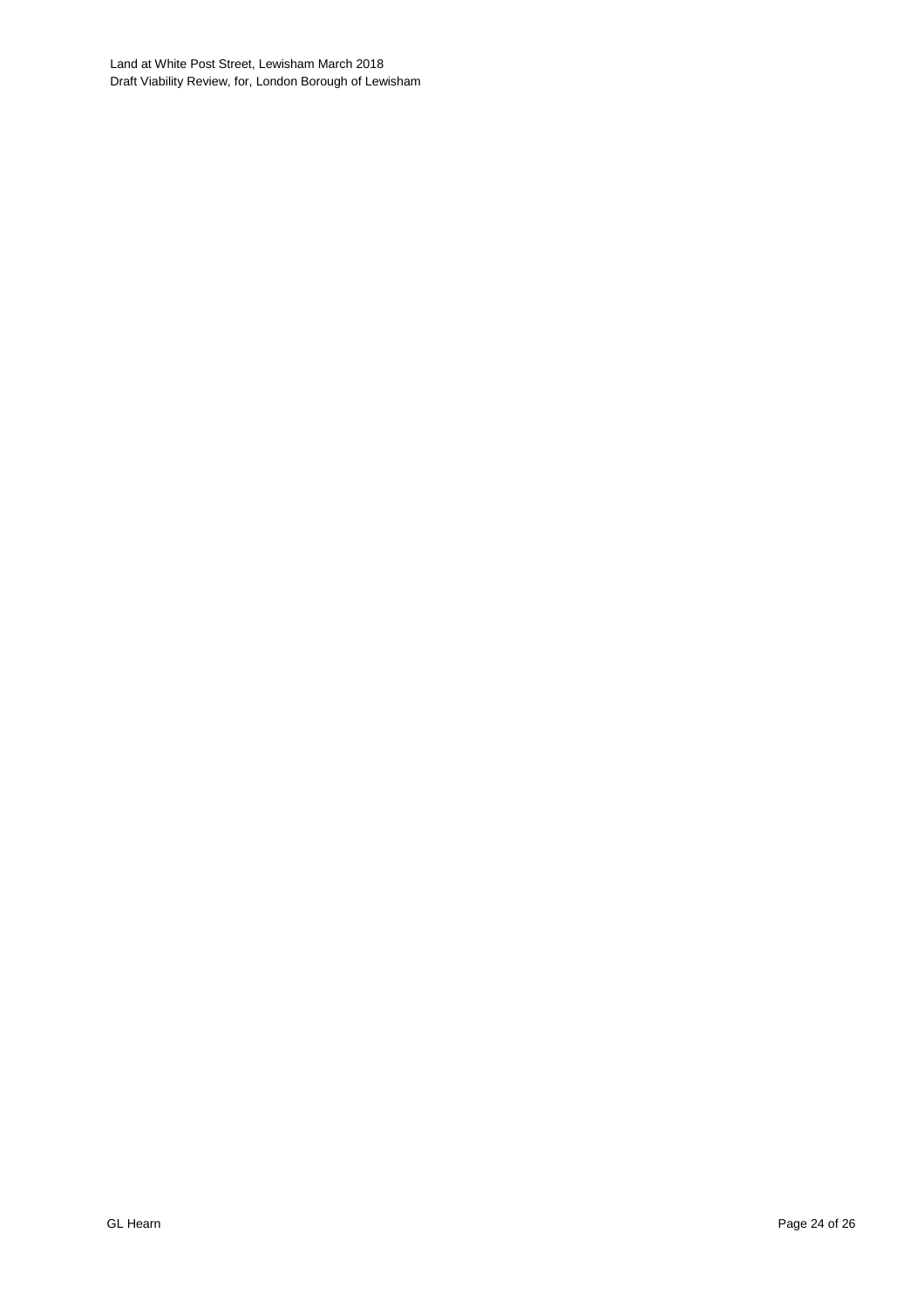Land at White Post Street, Lewisham March 2018 Draft Viability Review, for, London Borough of Lewisham

# Appendix B

# Financial Appraisal